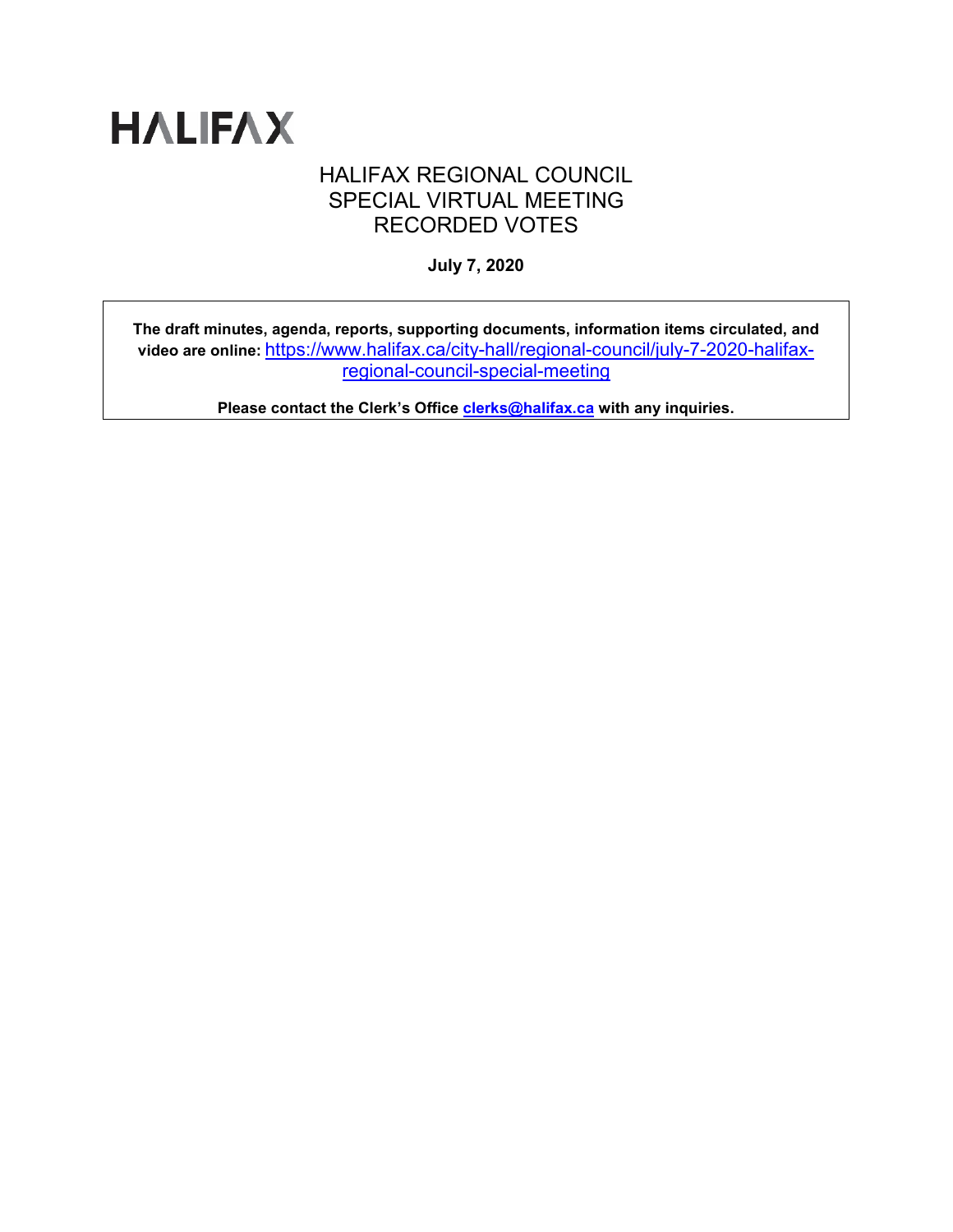**Number Present**: 17 **Date of Council Meeting**: July 7, 2020

**Item No**: 6.1 – Motion of Rescission – YMCA – Request to Amend Contribution Agreement

|                | <b>Mayor / Councillor</b>          | <b>In Favour</b>          | <b>Against</b> |
|----------------|------------------------------------|---------------------------|----------------|
| $\mathbf{1}$   | <b>Councillor Steve Streatch</b>   | X                         |                |
| $\overline{2}$ | <b>Councillor David Hendsbee</b>   | $\boldsymbol{\mathsf{X}}$ |                |
| 3              | <b>Councillor Bill Karsten</b>     | X                         |                |
| 4              | Councillor Lorelei Nicoll          | X                         |                |
| 5              | <b>Councillor Sam Austin</b>       | X                         |                |
| 6              | <b>Councillor Tony Mancini</b>     | X                         |                |
| $\overline{7}$ | <b>Councillor Waye Mason</b>       | X                         |                |
| 8              | <b>Councillor Lindell Smith</b>    | X                         |                |
| 9              | <b>Councillor Shawn Cleary</b>     | $\boldsymbol{\mathsf{X}}$ |                |
| 10             | <b>Councillor Russell Walker</b>   | X                         |                |
| 11             | Councillor Stephen D. Adams        | X                         |                |
| 12             | <b>Councillor Richard Zurawski</b> | X                         |                |
| 13             | <b>Councillor Matt Whitman</b>     | $\boldsymbol{\mathsf{X}}$ |                |
| 14             | Deputy Mayor Lisa Blackburn        | X                         |                |
| 15             | <b>Councillor Paul Russell</b>     | X                         |                |
| 16             | <b>Councillor Tim Outhit</b>       | $\boldsymbol{\mathsf{X}}$ |                |
| 17             | Mayor Mike Savage                  | X                         |                |
|                | <b>Total</b>                       | 17                        |                |
|                |                                    | In Favour                 | <b>Against</b> |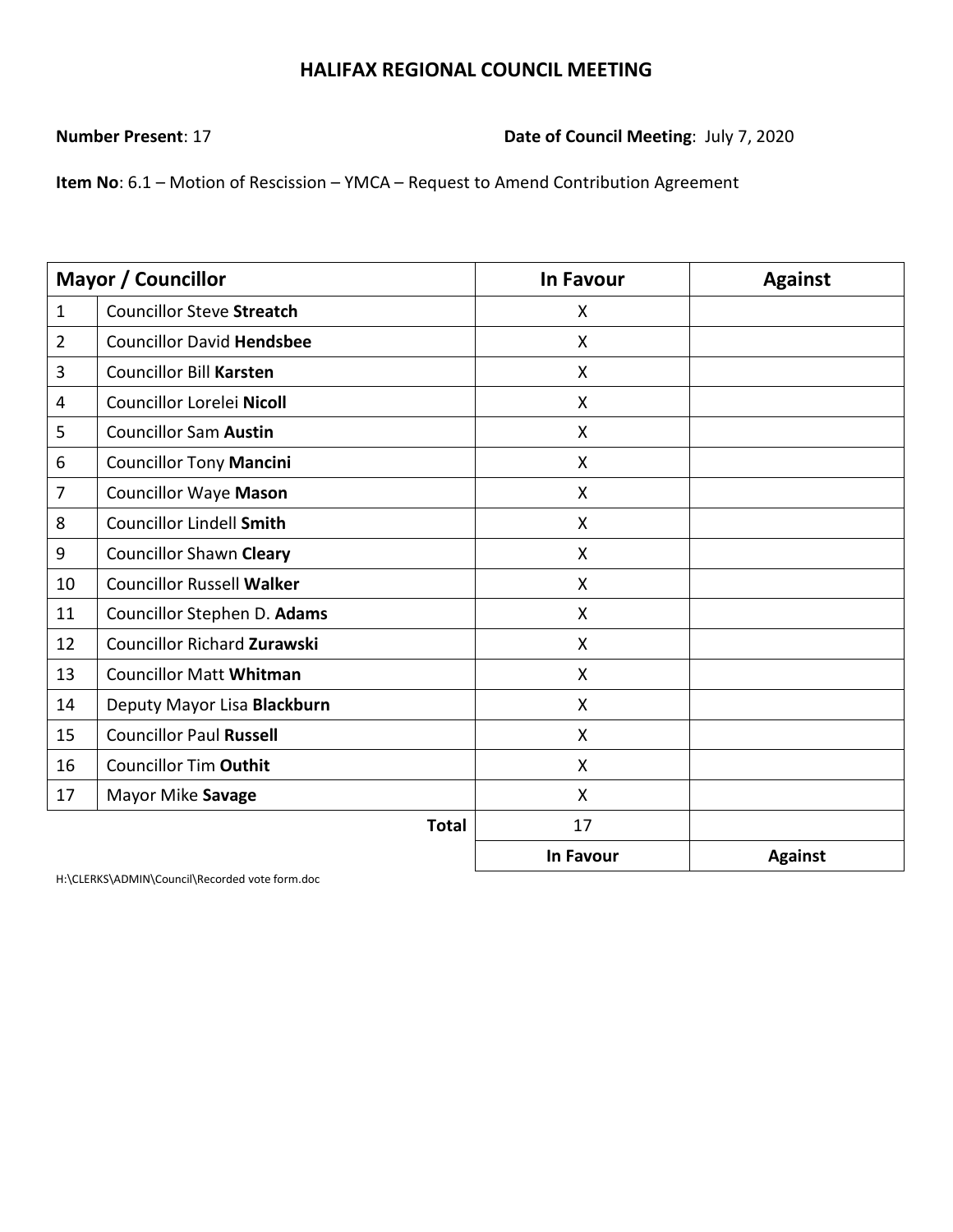### **Number Present**: 17 **Date of Council Meeting**: July 7, 2020

**Item No**: 6.2 – Motion of Rescission – Councillor Austin - Rescission of Council Motion 8.2.4, April 14, 2020 Sidewalk Patio Placement

|                | <b>Mayor / Councillor</b>        | <b>In Favour</b>          | <b>Against</b> |
|----------------|----------------------------------|---------------------------|----------------|
| $\mathbf{1}$   | <b>Councillor Steve Streatch</b> | X                         |                |
| $\overline{2}$ | <b>Councillor David Hendsbee</b> | $\boldsymbol{\mathsf{X}}$ |                |
| 3              | <b>Councillor Bill Karsten</b>   | X                         |                |
| 4              | Councillor Lorelei Nicoll        | $\boldsymbol{\mathsf{X}}$ |                |
| 5              | <b>Councillor Sam Austin</b>     | $\boldsymbol{\mathsf{X}}$ |                |
| 6              | <b>Councillor Tony Mancini</b>   | $\boldsymbol{\mathsf{X}}$ |                |
| 7              | <b>Councillor Waye Mason</b>     | $\mathsf{X}$              |                |
| 8              | <b>Councillor Lindell Smith</b>  | $\boldsymbol{\mathsf{X}}$ |                |
| 9              | <b>Councillor Shawn Cleary</b>   | X                         |                |
| 10             | <b>Councillor Russell Walker</b> | X                         |                |
| 11             | Councillor Stephen D. Adams      | X                         |                |
| 12             | Councillor Richard Zurawski      | $\boldsymbol{\mathsf{X}}$ |                |
| 13             | <b>Councillor Matt Whitman</b>   | X                         |                |
| 14             | Deputy Mayor Lisa Blackburn      | X                         |                |
| 15             | <b>Councillor Paul Russell</b>   | X                         |                |
| 16             | <b>Councillor Tim Outhit</b>     | X                         |                |
| 17             | Mayor Mike Savage                | $\boldsymbol{\mathsf{X}}$ |                |
|                | <b>Total</b>                     | 17                        |                |
|                |                                  | <b>In Favour</b>          | <b>Against</b> |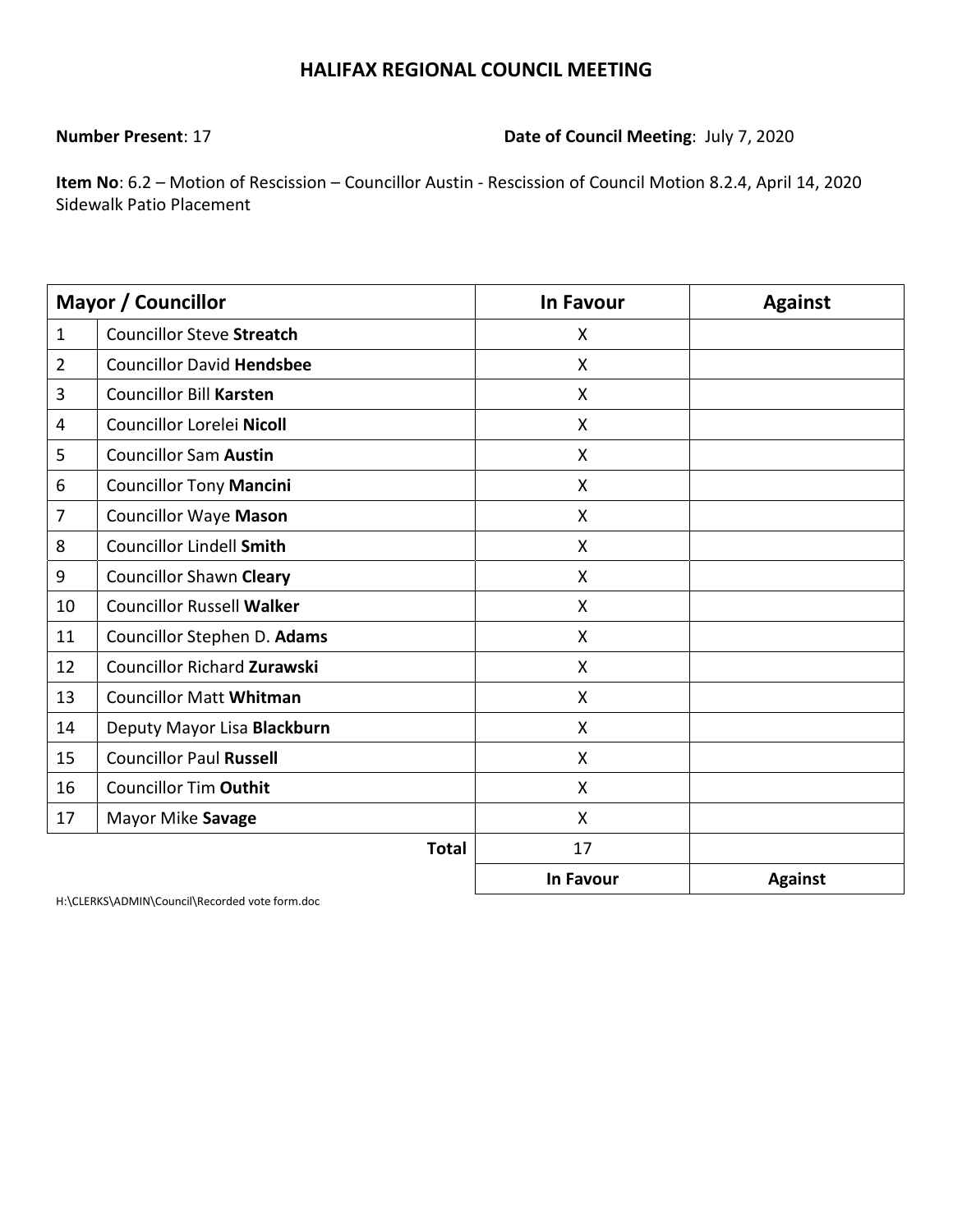**Number Present**: 16 **Date of Council Meeting**: July 7, 2020

**Item No**: 8.1 – Virtual Public Hearing - Case 21916 - Amendments to the Halifax Municipal Planning Strategy and Halifax Mainland Land Use By-law and Development Agreement for a 12-storey mixed-use development at 3514 Joseph Howe Drive, Halifax (Joint Public Hearing with Halifax and West Community Council)

Not present: Councillor Mason

|                | <b>Mayor / Councillor</b>          | <b>In Favour</b> | <b>Against</b> |
|----------------|------------------------------------|------------------|----------------|
| $\mathbf{1}$   | <b>Councillor Steve Streatch</b>   | X                |                |
| $\overline{2}$ | <b>Councillor David Hendsbee</b>   | X                |                |
| 3              | <b>Councillor Bill Karsten</b>     | X                |                |
| 4              | Councillor Lorelei Nicoll          | X                |                |
| 5              | <b>Councillor Sam Austin</b>       | $\mathsf{X}$     |                |
| 6              | <b>Councillor Tony Mancini</b>     | X                |                |
| 7              | <b>Councillor Waye Mason</b>       | <b>NP</b>        |                |
| 8              | <b>Councillor Lindell Smith</b>    | X                |                |
| 9              | <b>Councillor Shawn Cleary</b>     | X                |                |
| 10             | <b>Councillor Russell Walker</b>   | X                |                |
| 11             | Councillor Stephen D. Adams        | X                |                |
| 12             | <b>Councillor Richard Zurawski</b> | X                |                |
| 13             | <b>Councillor Matt Whitman</b>     | X                |                |
| 14             | Deputy Mayor Lisa Blackburn        | X                |                |
| 15             | <b>Councillor Paul Russell</b>     | $\mathsf{x}$     |                |
| 16             | <b>Councillor Tim Outhit</b>       | X                |                |
| 17             | Mayor Mike Savage                  | X                |                |
|                | <b>Total</b>                       | 16               |                |
|                |                                    | In Favour        | <b>Against</b> |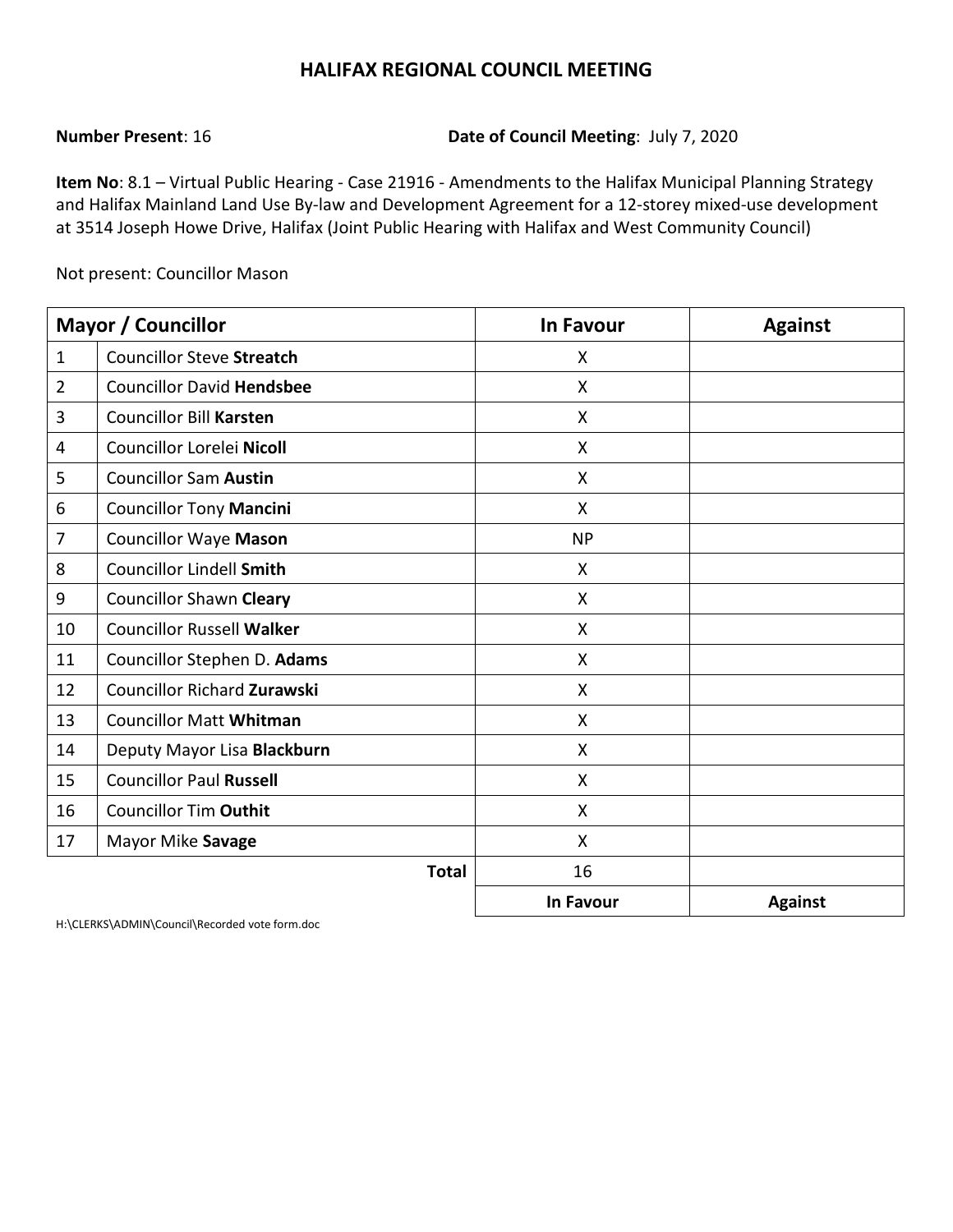**Number Present**: 17 **Date of Council Meeting**: July 7, 2020

**Item No**: 11.1.1 – Rural Transit Funding Program 2020/2021

|                | <b>Mayor / Councillor</b>          | <b>In Favour</b>          | <b>Against</b> |
|----------------|------------------------------------|---------------------------|----------------|
| $\mathbf{1}$   | <b>Councillor Steve Streatch</b>   | X                         |                |
| $\overline{2}$ | <b>Councillor David Hendsbee</b>   | $\boldsymbol{\mathsf{X}}$ |                |
| 3              | <b>Councillor Bill Karsten</b>     | X                         |                |
| 4              | Councillor Lorelei Nicoll          | X                         |                |
| 5              | <b>Councillor Sam Austin</b>       | X                         |                |
| 6              | <b>Councillor Tony Mancini</b>     | $\boldsymbol{\mathsf{X}}$ |                |
| 7              | <b>Councillor Waye Mason</b>       | $\boldsymbol{\mathsf{X}}$ |                |
| 8              | Councillor Lindell Smith           | X                         |                |
| 9              | <b>Councillor Shawn Cleary</b>     | X                         |                |
| 10             | <b>Councillor Russell Walker</b>   | X                         |                |
| 11             | Councillor Stephen D. Adams        | X                         |                |
| 12             | <b>Councillor Richard Zurawski</b> | X                         |                |
| 13             | <b>Councillor Matt Whitman</b>     | $\boldsymbol{\mathsf{X}}$ |                |
| 14             | Deputy Mayor Lisa Blackburn        | X                         |                |
| 15             | <b>Councillor Paul Russell</b>     | $\mathsf{X}$              |                |
| 16             | <b>Councillor Tim Outhit</b>       | X                         |                |
| 17             | Mayor Mike Savage                  | $\boldsymbol{\mathsf{X}}$ |                |
|                | <b>Total</b>                       | 17                        |                |
|                |                                    | In Favour                 | <b>Against</b> |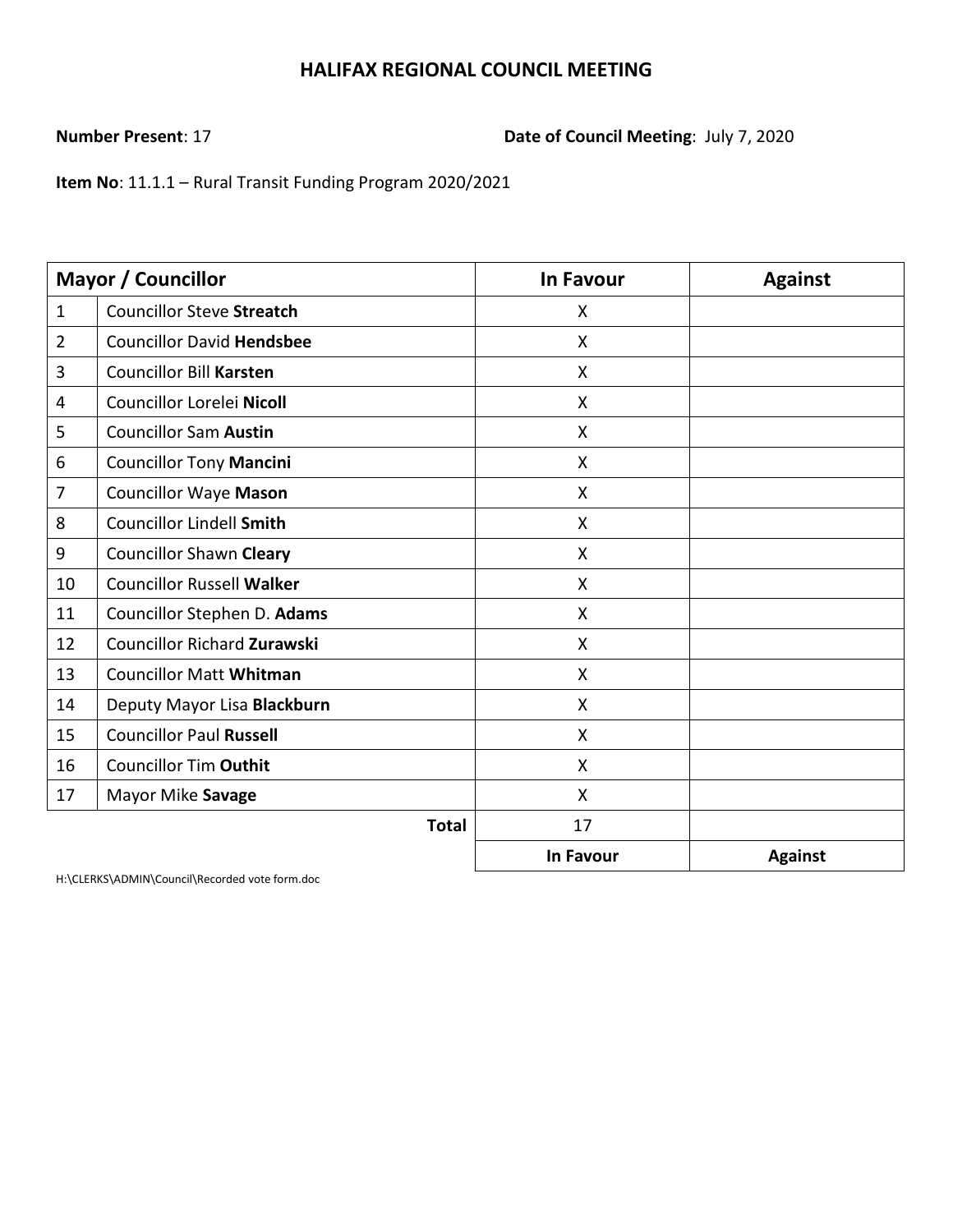**Number Present**: 17 **Date of Council Meeting**: July 7, 2020

**Item No**: 11.1.2 – Amendment to Canada Games Centre Society (Halifax) Management Agreement

|                | <b>Mayor / Councillor</b>          | <b>In Favour</b>          | <b>Against</b> |
|----------------|------------------------------------|---------------------------|----------------|
| $\mathbf{1}$   | <b>Councillor Steve Streatch</b>   | X                         |                |
| $\overline{2}$ | <b>Councillor David Hendsbee</b>   | X                         |                |
| 3              | <b>Councillor Bill Karsten</b>     | X                         |                |
| 4              | Councillor Lorelei Nicoll          | X                         |                |
| 5              | <b>Councillor Sam Austin</b>       | X                         |                |
| 6              | <b>Councillor Tony Mancini</b>     | X                         |                |
| $\overline{7}$ | <b>Councillor Waye Mason</b>       | $\boldsymbol{\mathsf{X}}$ |                |
| 8              | <b>Councillor Lindell Smith</b>    | $\mathsf{X}$              |                |
| 9              | <b>Councillor Shawn Cleary</b>     | $\boldsymbol{\mathsf{X}}$ |                |
| 10             | <b>Councillor Russell Walker</b>   | X                         |                |
| 11             | Councillor Stephen D. Adams        | X                         |                |
| 12             | <b>Councillor Richard Zurawski</b> | X                         |                |
| 13             | <b>Councillor Matt Whitman</b>     | X                         |                |
| 14             | Deputy Mayor Lisa Blackburn        | X                         |                |
| 15             | <b>Councillor Paul Russell</b>     | X                         |                |
| 16             | <b>Councillor Tim Outhit</b>       | X                         |                |
| 17             | Mayor Mike Savage                  | X                         |                |
|                | <b>Total</b>                       | 17                        |                |
|                |                                    | <b>In Favour</b>          | <b>Against</b> |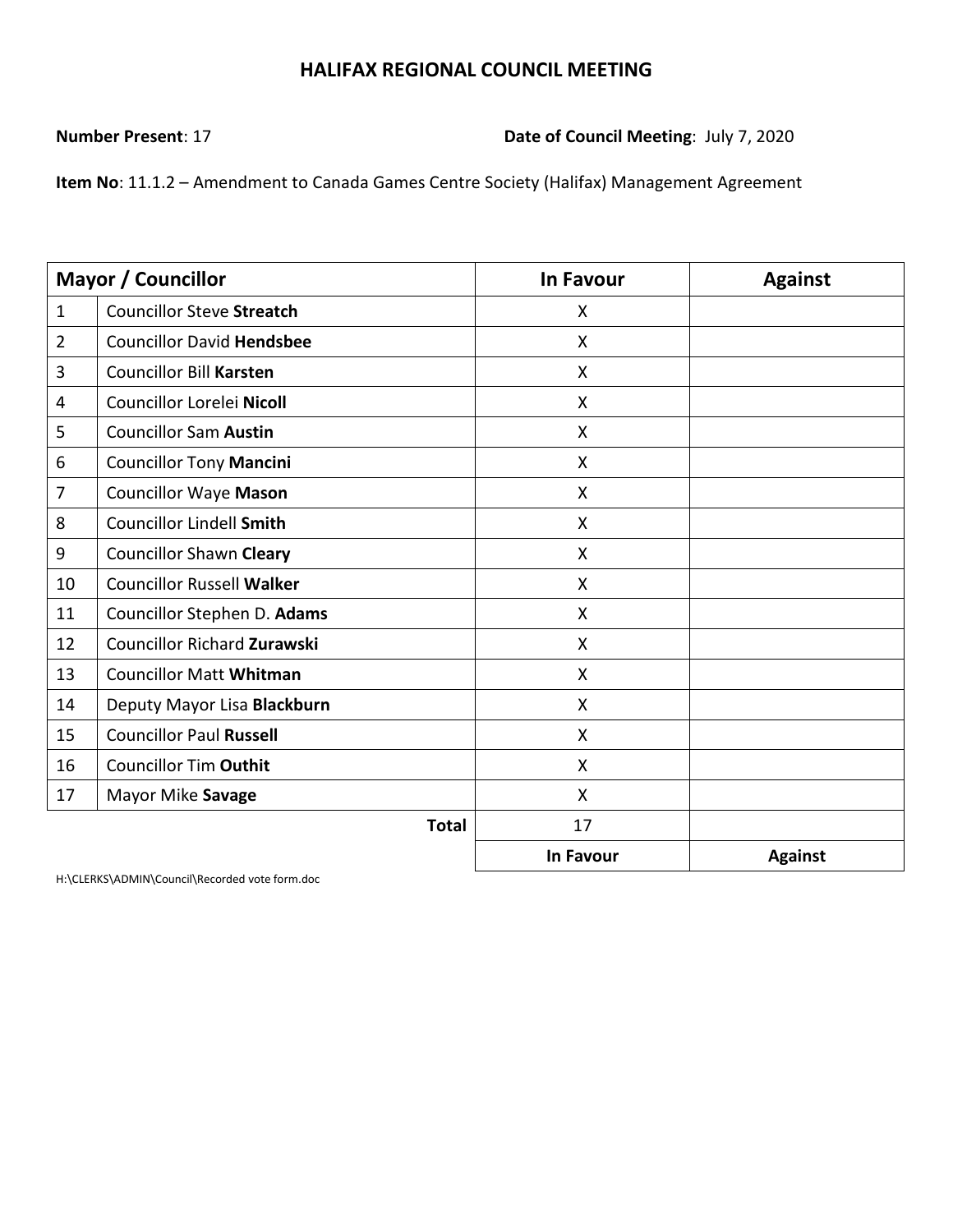### **Number Present**: 17 **Date of Council Meeting**: July 7, 2020

**Item No**: 11.1.3 – **Amendment** - Proposed Administrative Order 2020-004-ADM, Procurement Administrative Order and Proposed Administrative Order 2020-003-ADM, Surplus Assets Administrative Order - New Procurement Policy and Disposal of Surplus Assets Policy

### **Motion:**

THAT the motion be amended to request a supplementary report that develops general criteria for what are appropriate situations for applying social procurement and to define or quantify what is a "fair wage" that would be considered.

|                | <b>Mayor / Councillor</b>        | <b>In Favour</b> | <b>Against</b> |
|----------------|----------------------------------|------------------|----------------|
| $\mathbf{1}$   | <b>Councillor Steve Streatch</b> | X                |                |
| $\overline{2}$ | <b>Councillor David Hendsbee</b> | X                |                |
| 3              | <b>Councillor Bill Karsten</b>   | X                |                |
| $\overline{4}$ | Councillor Lorelei Nicoll        | X                |                |
| 5              | <b>Councillor Sam Austin</b>     | X                |                |
| 6              | <b>Councillor Tony Mancini</b>   | X                |                |
| $\overline{7}$ | <b>Councillor Waye Mason</b>     | X                |                |
| 8              | <b>Councillor Lindell Smith</b>  | X                |                |
| 9              | <b>Councillor Shawn Cleary</b>   | X                |                |
| 10             | <b>Councillor Russell Walker</b> | X                |                |
| 11             | Councillor Stephen D. Adams      | X                |                |
| 12             | Councillor Richard Zurawski      | X                |                |
| 13             | <b>Councillor Matt Whitman</b>   | X                |                |
| 14             | Deputy Mayor Lisa Blackburn      | X                |                |
| 15             | <b>Councillor Paul Russell</b>   | X                |                |
| 16             | <b>Councillor Tim Outhit</b>     | X                |                |
| 17             | Mayor Mike Savage                | X                |                |
|                | <b>Total</b>                     | 17               |                |
|                |                                  | In Favour        | <b>Against</b> |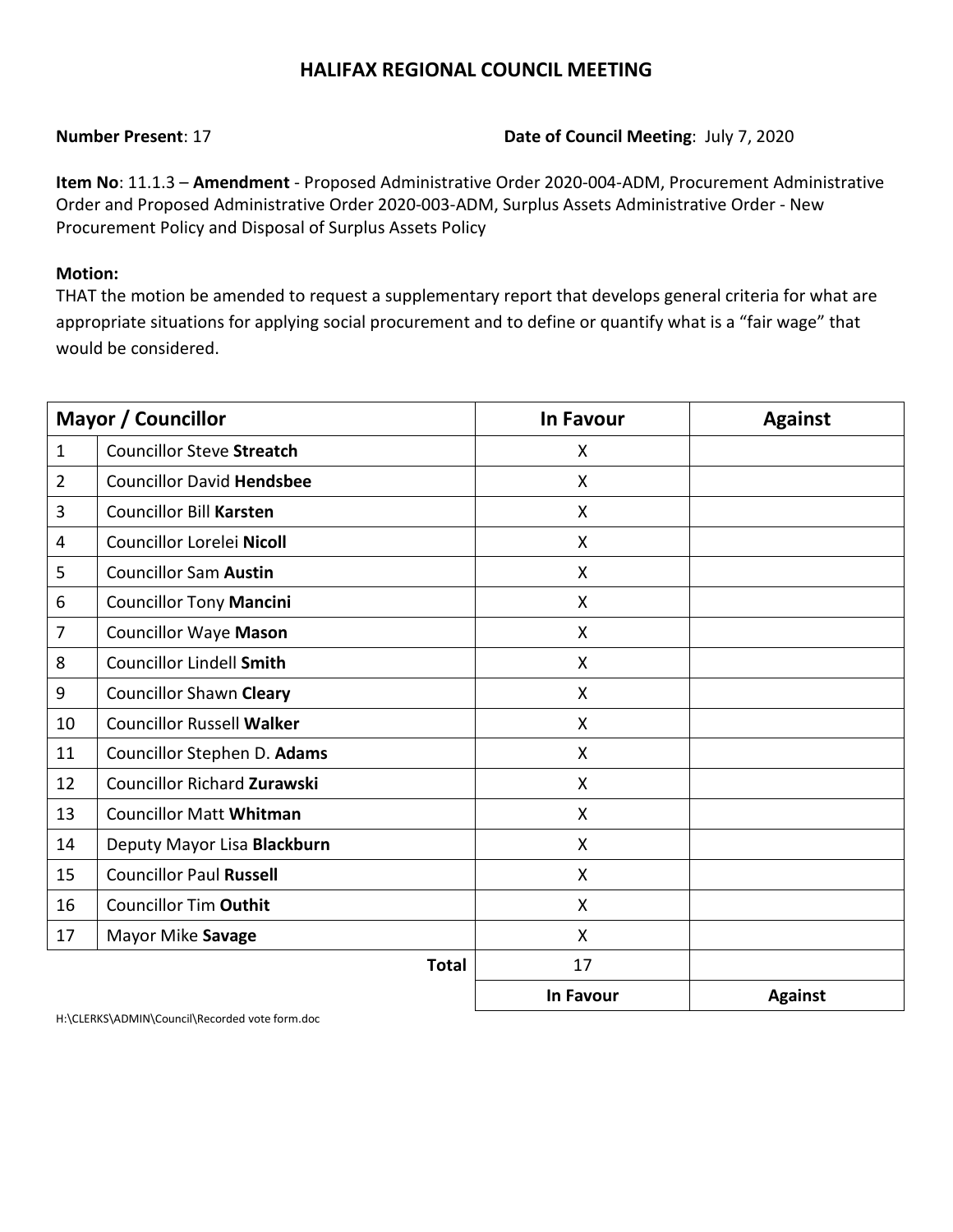### **Number Present**: 17 **Date of Council Meeting**: July 7, 2020

**Item No**: 11.1.3 – **Main Motion as Amended** - Proposed Administrative Order 2020-004-ADM, Procurement Administrative Order and Proposed Administrative Order 2020-003-ADM, Surplus Assets Administrative Order - New Procurement Policy and Disposal of Surplus Assets Policy

### **Motion:**

THAT Halifax Regional Council:

1. Repeal Administrative Order 2016-005-ADM – the Procurement Policy;

2. Adopt Administrative Order 2020-004-ADM, Procurement Administrative Order as set out in Attachment 1 of the staff report dated March 30, 2020 to establish a new Procurement Policy for the Municipality, with an amendment to paragraph 11(b), to change establishing and maintaining to establishing, maintaining, and publishing;

3. Adopt Administrative Order 2020-003-ADM, Surplus Assets Administrative Order as set out in Attachment 2 of the staff report dated March 30, 2020 to establish a new Surplus Assets Policy for the Municipality; and 4. Request a supplementary report that develops general criteria for what are appropriate situations for applying social procurement and to define or quantify what is a "fair wage" that would be considered.

|                | Mayor / Councillor                 | <b>In Favour</b> | <b>Against</b> |
|----------------|------------------------------------|------------------|----------------|
| $\mathbf{1}$   | <b>Councillor Steve Streatch</b>   | X                |                |
| $\overline{2}$ | <b>Councillor David Hendsbee</b>   | X                |                |
| 3              | <b>Councillor Bill Karsten</b>     | X                |                |
| 4              | Councillor Lorelei Nicoll          | X                |                |
| 5              | <b>Councillor Sam Austin</b>       | $\sf X$          |                |
| 6              | <b>Councillor Tony Mancini</b>     | X                |                |
| $\overline{7}$ | <b>Councillor Waye Mason</b>       | X                |                |
| 8              | <b>Councillor Lindell Smith</b>    | X                |                |
| 9              | <b>Councillor Shawn Cleary</b>     | X                |                |
| 10             | <b>Councillor Russell Walker</b>   | X                |                |
| 11             | Councillor Stephen D. Adams        | X                |                |
| 12             | <b>Councillor Richard Zurawski</b> | X                |                |
| 13             | <b>Councillor Matt Whitman</b>     |                  | X              |
| 14             | Deputy Mayor Lisa Blackburn        | X                |                |
| 15             | <b>Councillor Paul Russell</b>     | X                |                |
| 16             | <b>Councillor Tim Outhit</b>       | X                |                |
| 17             | Mayor Mike Savage                  | X                |                |
|                | <b>Total</b>                       | 16               | 1              |
|                |                                    | <b>In Favour</b> | <b>Against</b> |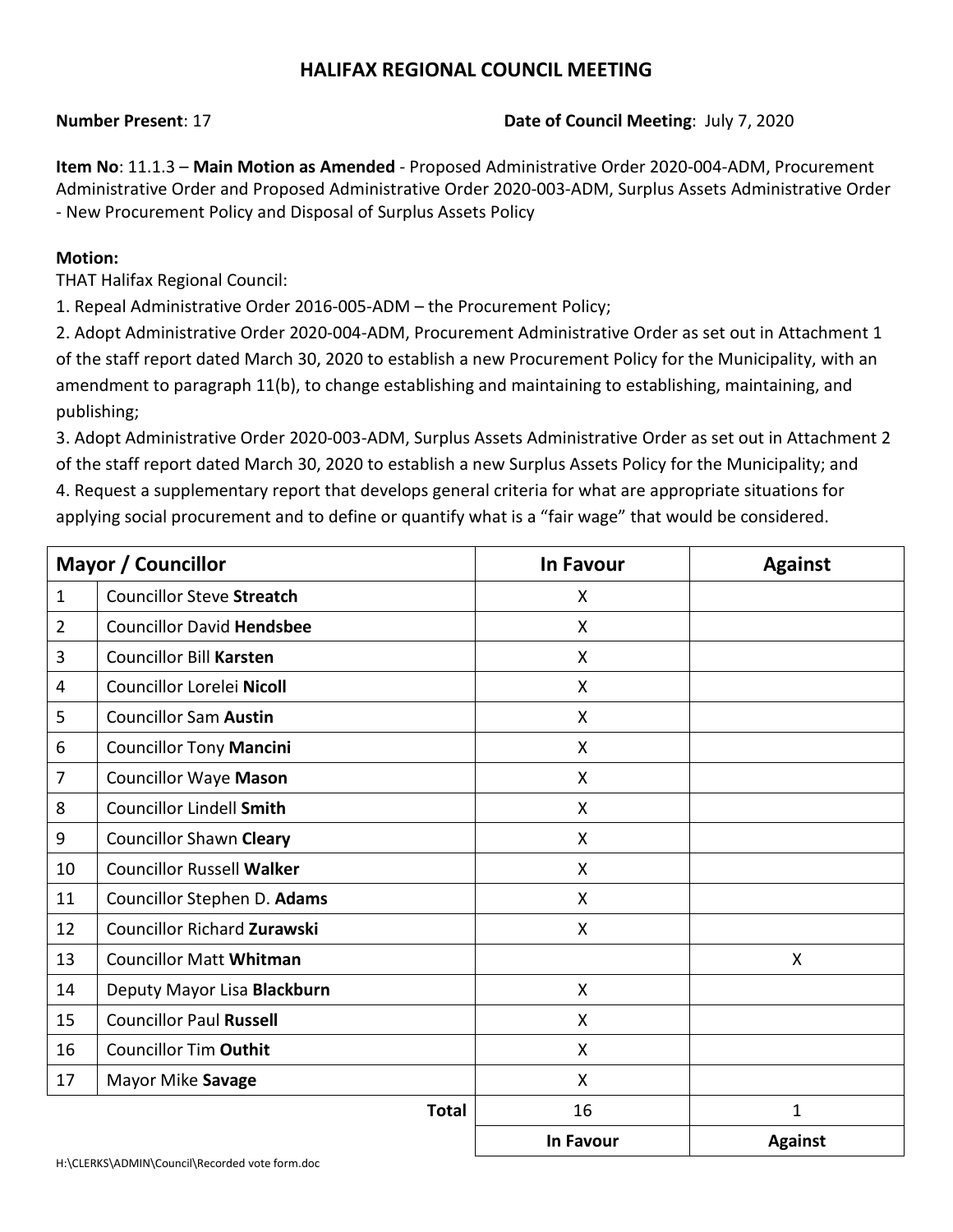### **Number Present**: 17 **Date of Council Meeting**: July 7, 2020

**Item No**: 11.1.4 – First Reading Proposed By-law C-503, an Amendment to By-law C-501, Respecting Vending on Municipal Lands and Proposed Amendments to Administrative Order 15, Respecting License, Permits and Processing Fees

|                | <b>Mayor / Councillor</b>          | <b>In Favour</b>          | <b>Against</b> |
|----------------|------------------------------------|---------------------------|----------------|
| $\mathbf{1}$   | <b>Councillor Steve Streatch</b>   | X                         |                |
| $\overline{2}$ | <b>Councillor David Hendsbee</b>   | X                         |                |
| 3              | <b>Councillor Bill Karsten</b>     | X                         |                |
| 4              | Councillor Lorelei Nicoll          | X                         |                |
| 5              | <b>Councillor Sam Austin</b>       | $\boldsymbol{\mathsf{X}}$ |                |
| 6              | <b>Councillor Tony Mancini</b>     | X                         |                |
| 7              | <b>Councillor Waye Mason</b>       | X                         |                |
| 8              | <b>Councillor Lindell Smith</b>    | $\mathsf{X}$              |                |
| 9              | <b>Councillor Shawn Cleary</b>     | X                         |                |
| 10             | <b>Councillor Russell Walker</b>   | X                         |                |
| 11             | Councillor Stephen D. Adams        | X                         |                |
| 12             | <b>Councillor Richard Zurawski</b> | $\boldsymbol{\mathsf{X}}$ |                |
| 13             | <b>Councillor Matt Whitman</b>     | X                         |                |
| 14             | Deputy Mayor Lisa Blackburn        | X                         |                |
| 15             | <b>Councillor Paul Russell</b>     | $\mathsf{X}$              |                |
| 16             | <b>Councillor Tim Outhit</b>       | X                         |                |
| 17             | Mayor Mike Savage                  | X                         |                |
|                | <b>Total</b>                       | 17                        |                |
|                |                                    | <b>In Favour</b>          | <b>Against</b> |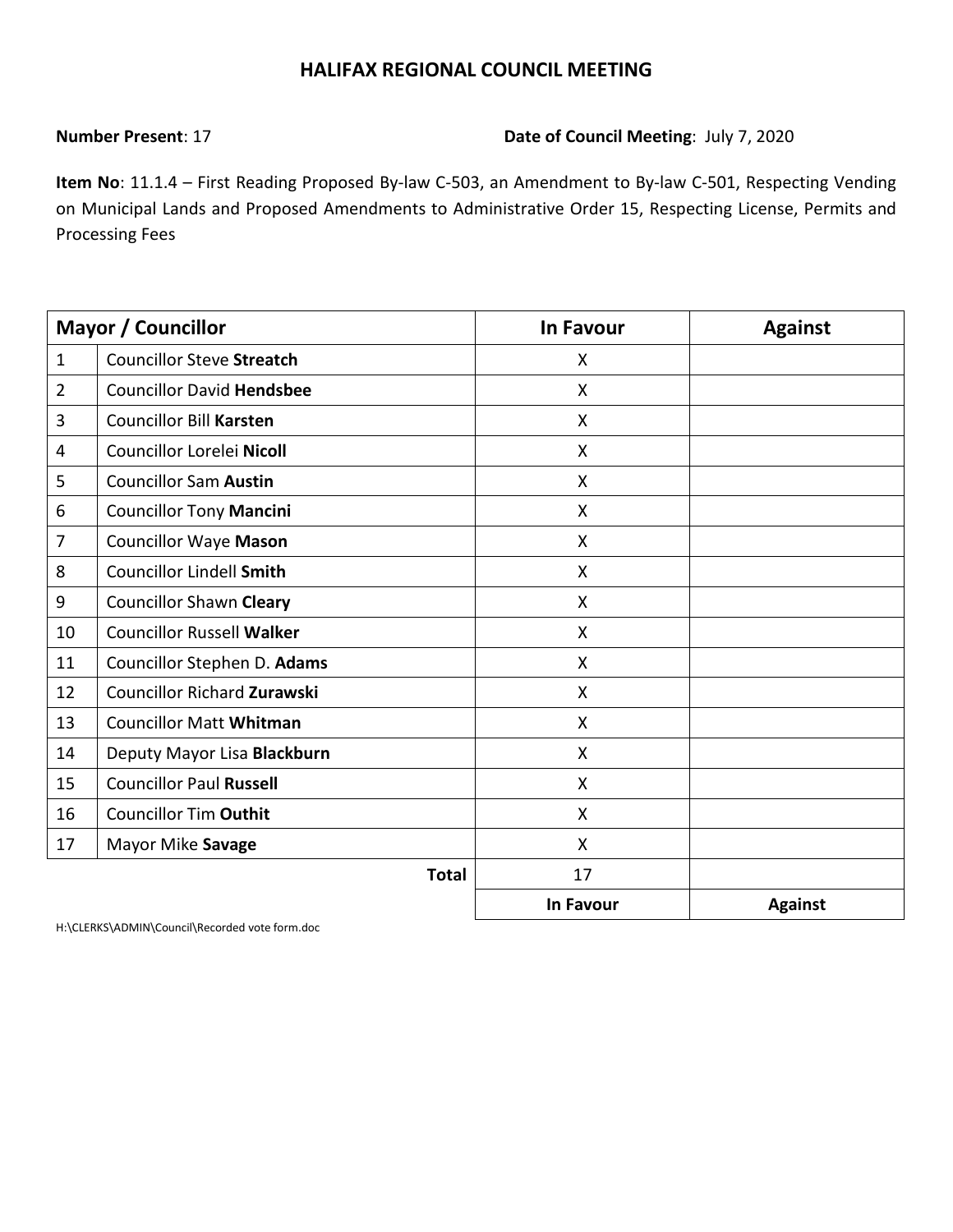### **Number Present**: 17 **Date of Council Meeting**: July 7, 2020

**Item No**: 11.1.5 – Authorization to Borrow up to \$130M from Municipal Finance Corporation

|                | <b>Mayor / Councillor</b>          | <b>In Favour</b>          | <b>Against</b> |
|----------------|------------------------------------|---------------------------|----------------|
| $\mathbf{1}$   | <b>Councillor Steve Streatch</b>   | X                         |                |
| $\overline{2}$ | <b>Councillor David Hendsbee</b>   | X                         |                |
| 3              | <b>Councillor Bill Karsten</b>     | $\boldsymbol{\mathsf{X}}$ |                |
| 4              | Councillor Lorelei Nicoll          | X                         |                |
| 5              | <b>Councillor Sam Austin</b>       | X                         |                |
| 6              | <b>Councillor Tony Mancini</b>     | $\boldsymbol{\mathsf{X}}$ |                |
| 7              | <b>Councillor Waye Mason</b>       | $\mathsf{X}$              |                |
| 8              | <b>Councillor Lindell Smith</b>    | $\boldsymbol{\mathsf{X}}$ |                |
| 9              | <b>Councillor Shawn Cleary</b>     | X                         |                |
| 10             | <b>Councillor Russell Walker</b>   | X                         |                |
| 11             | Councillor Stephen D. Adams        | X                         |                |
| 12             | <b>Councillor Richard Zurawski</b> | $\boldsymbol{\mathsf{X}}$ |                |
| 13             | <b>Councillor Matt Whitman</b>     |                           | X              |
| 14             | Deputy Mayor Lisa Blackburn        | $\boldsymbol{\mathsf{X}}$ |                |
| 15             | <b>Councillor Paul Russell</b>     | X                         |                |
| 16             | <b>Councillor Tim Outhit</b>       | X                         |                |
| 17             | Mayor Mike Savage                  | X                         |                |
|                | <b>Total</b>                       | 16                        | $\mathbf{1}$   |
|                |                                    | <b>In Favour</b>          | <b>Against</b> |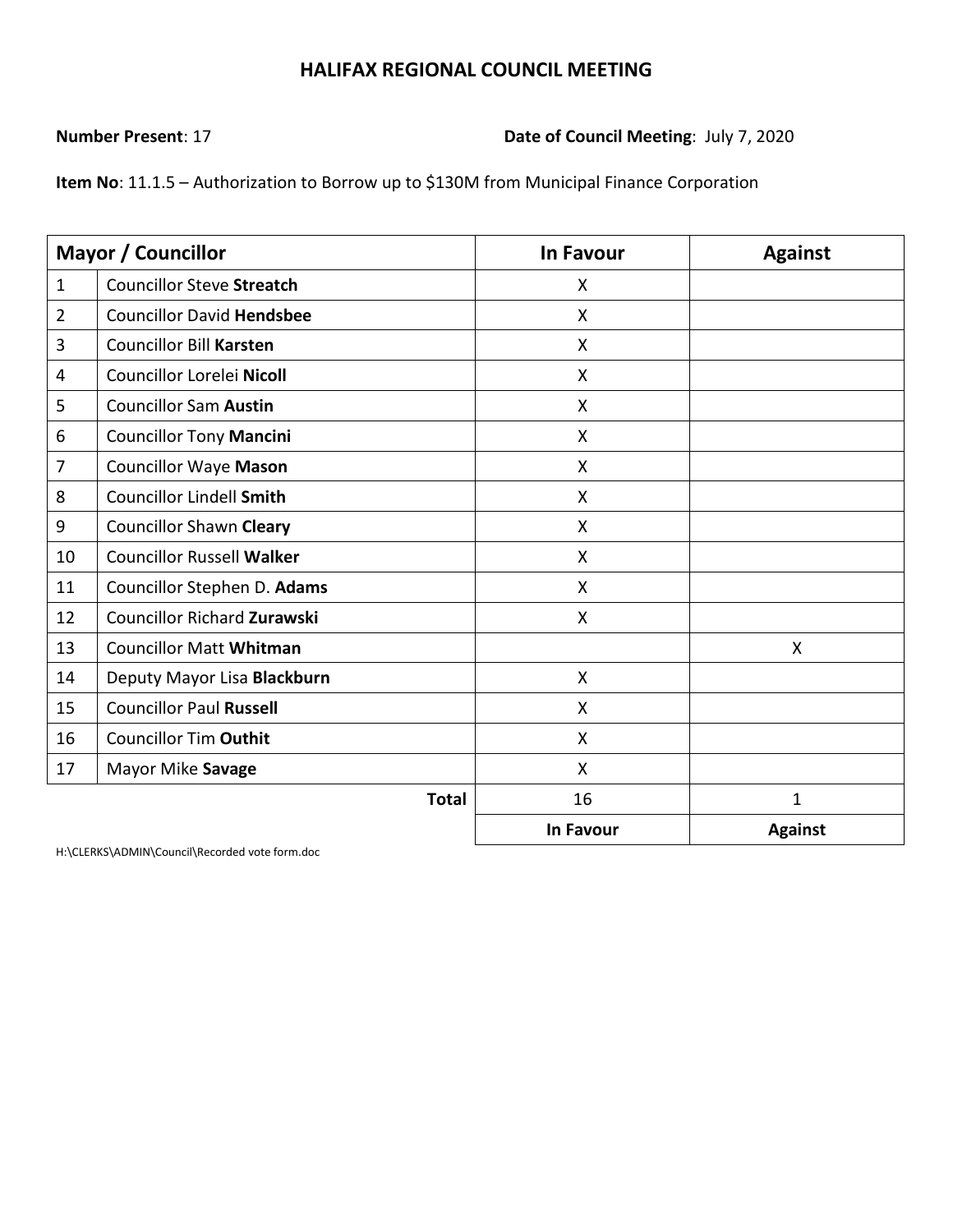# **Number Present**: 17 **Date of Council Meeting**: July 7, 2020

**Item No**: 11.1.6 – Youth Engagement Report 2020

|                | <b>Mayor / Councillor</b>        | <b>In Favour</b>          | <b>Against</b> |
|----------------|----------------------------------|---------------------------|----------------|
| $\mathbf{1}$   | <b>Councillor Steve Streatch</b> | X                         |                |
| $\overline{2}$ | <b>Councillor David Hendsbee</b> | X                         |                |
| 3              | <b>Councillor Bill Karsten</b>   | X                         |                |
| 4              | Councillor Lorelei Nicoll        | X                         |                |
| 5              | <b>Councillor Sam Austin</b>     | $\boldsymbol{\mathsf{X}}$ |                |
| 6              | <b>Councillor Tony Mancini</b>   | X                         |                |
| 7              | <b>Councillor Waye Mason</b>     | X                         |                |
| 8              | <b>Councillor Lindell Smith</b>  | $\boldsymbol{\mathsf{X}}$ |                |
| 9              | <b>Councillor Shawn Cleary</b>   | X                         |                |
| 10             | <b>Councillor Russell Walker</b> | X                         |                |
| 11             | Councillor Stephen D. Adams      | $\boldsymbol{\mathsf{X}}$ |                |
| 12             | Councillor Richard Zurawski      | X                         |                |
| 13             | <b>Councillor Matt Whitman</b>   | $\mathsf{X}$              |                |
| 14             | Deputy Mayor Lisa Blackburn      | $\boldsymbol{\mathsf{X}}$ |                |
| 15             | <b>Councillor Paul Russell</b>   | X                         |                |
| 16             | <b>Councillor Tim Outhit</b>     | $\pmb{\times}$            |                |
| 17             | Mayor Mike Savage                | X                         |                |
|                | <b>Total</b>                     | 17                        |                |
|                |                                  | <b>In Favour</b>          | <b>Against</b> |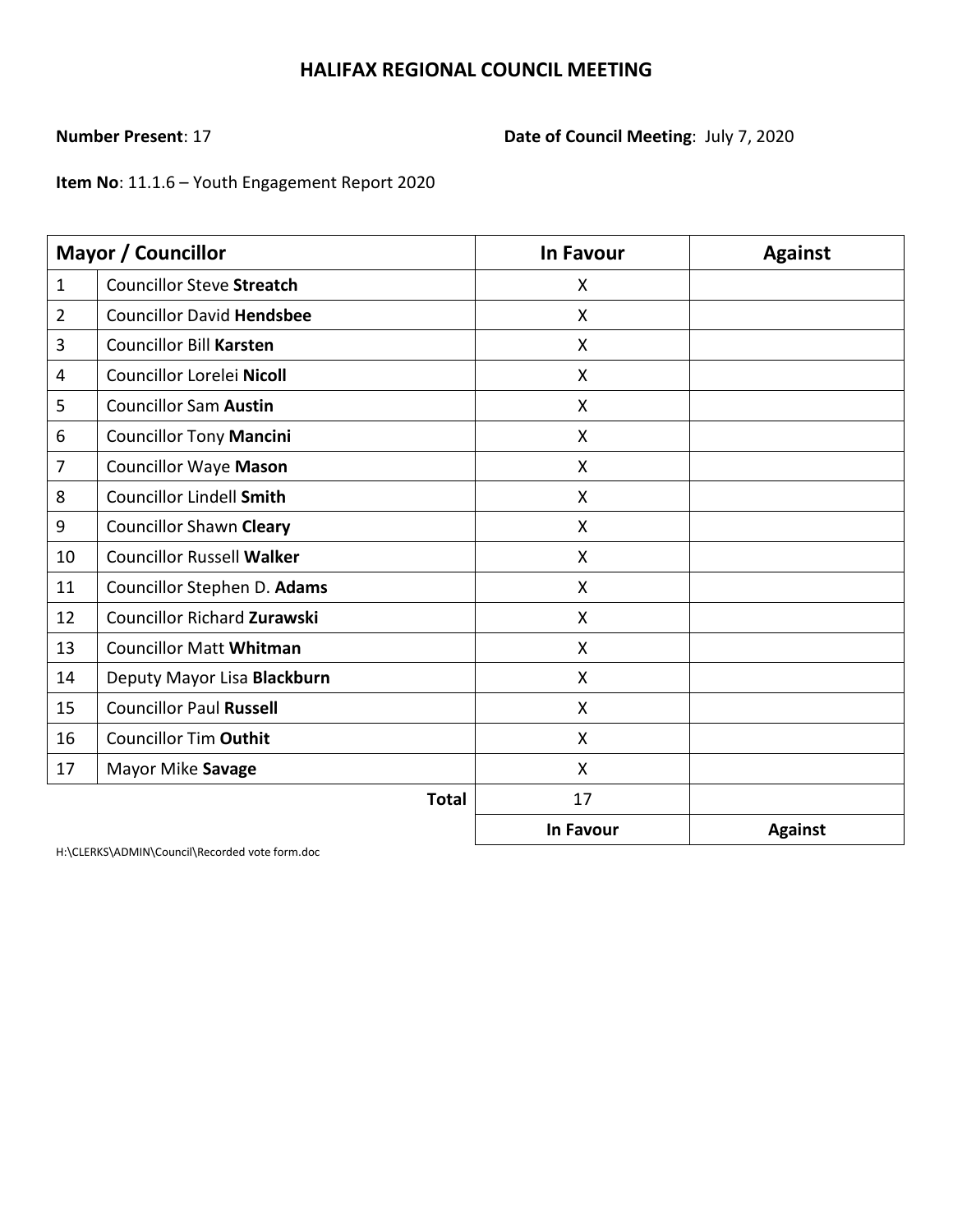**Number Present**: 17 **Date of Council Meeting**: July 7, 2020

**Item No**: 11.1.7 – **Motion to Refer 1** - HRM Community Grants Program Fiscal Year 2020 - Recommended Awards

### **Motion:**

THAT Halifax Regional Council refer #71 Sheet Harbour Chamber of Commerce application back to staff for reconsideration and supplementary report.

|                | <b>Mayor / Councillor</b>          | <b>In Favour</b> | <b>Against</b> |
|----------------|------------------------------------|------------------|----------------|
| $\mathbf{1}$   | <b>Councillor Steve Streatch</b>   | X                |                |
| $\overline{2}$ | <b>Councillor David Hendsbee</b>   | $\mathsf{X}$     |                |
| 3              | <b>Councillor Bill Karsten</b>     | X                |                |
| 4              | Councillor Lorelei Nicoll          | X                |                |
| 5              | <b>Councillor Sam Austin</b>       | $\mathsf{X}$     |                |
| 6              | <b>Councillor Tony Mancini</b>     | X                |                |
| 7              | <b>Councillor Waye Mason</b>       | X                |                |
| 8              | <b>Councillor Lindell Smith</b>    | X                |                |
| 9              | <b>Councillor Shawn Cleary</b>     | X                |                |
| 10             | <b>Councillor Russell Walker</b>   | X                |                |
| 11             | Councillor Stephen D. Adams        | $\mathsf{X}$     |                |
| 12             | <b>Councillor Richard Zurawski</b> | $\mathsf{X}$     |                |
| 13             | <b>Councillor Matt Whitman</b>     | $\mathsf{X}$     |                |
| 14             | Deputy Mayor Lisa Blackburn        | X                |                |
| 15             | <b>Councillor Paul Russell</b>     | $\mathsf{X}$     |                |
| 16             | <b>Councillor Tim Outhit</b>       | X                |                |
| 17             | Mayor Mike Savage                  | $\mathsf{X}$     |                |
|                | <b>Total</b>                       | 17               |                |
|                |                                    | <b>In Favour</b> | <b>Against</b> |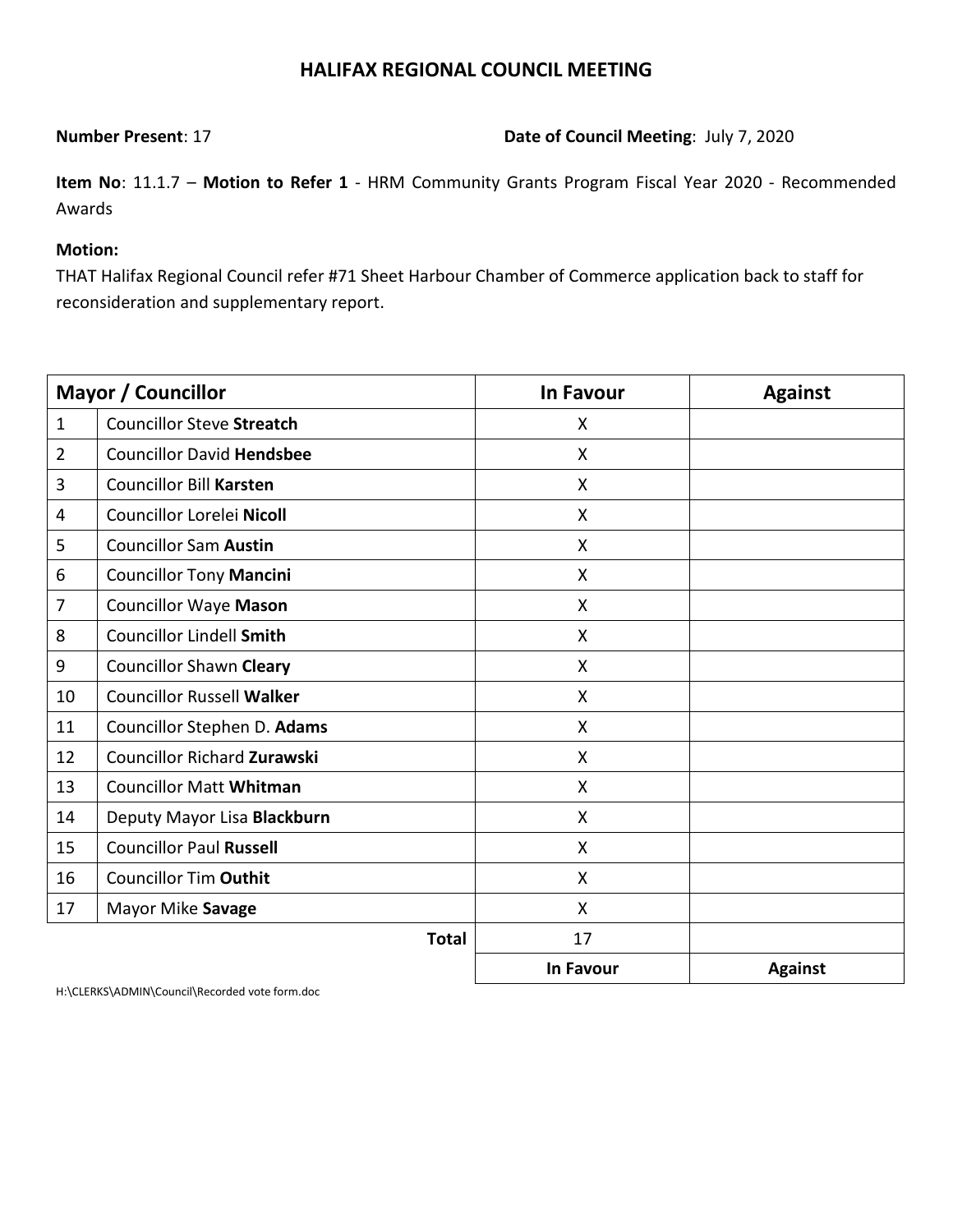**Number Present**: 17 **Date of Council Meeting**: July 7, 2020

**Item No**: 11.1.7 – **Motion to Refer 2** - HRM Community Grants Program Fiscal Year 2020 - Recommended Awards

### **Motion:**

THAT Halifax Regional Council refer #65 Dartmouth Dragon Boat application back to staff for reconsideration and supplementary report.

|                | Mayor / Councillor                 | <b>In Favour</b> | <b>Against</b> |
|----------------|------------------------------------|------------------|----------------|
| $\mathbf{1}$   | <b>Councillor Steve Streatch</b>   | X                |                |
| $\overline{2}$ | <b>Councillor David Hendsbee</b>   | X                |                |
| 3              | <b>Councillor Bill Karsten</b>     | X                |                |
| 4              | Councillor Lorelei Nicoll          | X                |                |
| 5              | <b>Councillor Sam Austin</b>       | X                |                |
| 6              | <b>Councillor Tony Mancini</b>     | X                |                |
| 7              | <b>Councillor Waye Mason</b>       | X                |                |
| 8              | <b>Councillor Lindell Smith</b>    | X                |                |
| 9              | <b>Councillor Shawn Cleary</b>     | X                |                |
| 10             | <b>Councillor Russell Walker</b>   | X                |                |
| 11             | Councillor Stephen D. Adams        | X                |                |
| 12             | <b>Councillor Richard Zurawski</b> | X                |                |
| 13             | <b>Councillor Matt Whitman</b>     | X                |                |
| 14             | Deputy Mayor Lisa Blackburn        | X                |                |
| 15             | <b>Councillor Paul Russell</b>     | X                |                |
| 16             | <b>Councillor Tim Outhit</b>       | X                |                |
| 17             | Mayor Mike Savage                  | X                |                |
|                | <b>Total</b>                       | 17               |                |
|                |                                    | In Favour        | <b>Against</b> |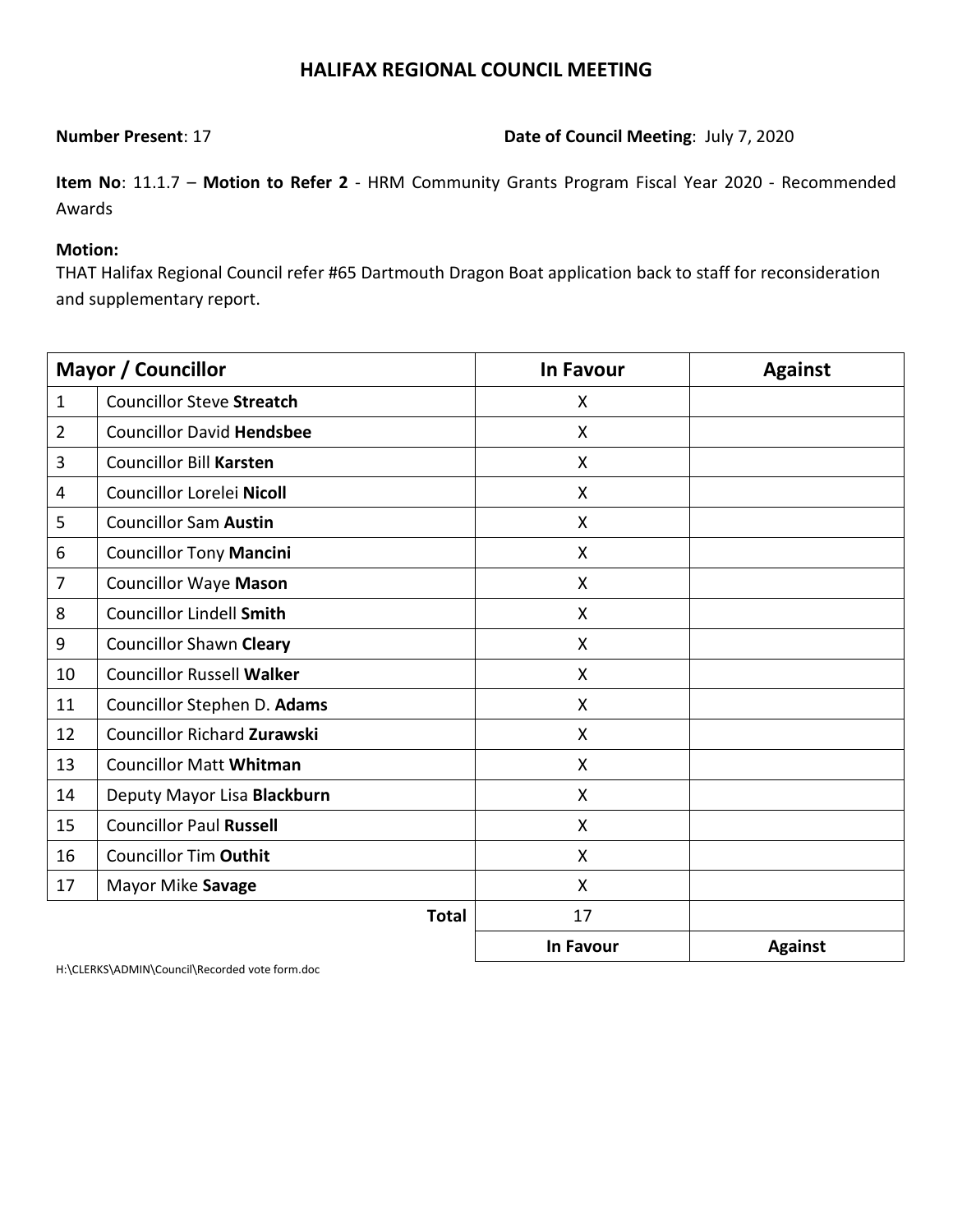**Number Present**: 17 **Date of Council Meeting**: July 7, 2020

**Item No**: 11.1.7 – HRM Community Grants Program Fiscal Year 2020 - Recommended Awards

|                | Mayor / Councillor                 | In Favour                 | <b>Against</b> |
|----------------|------------------------------------|---------------------------|----------------|
| $\mathbf{1}$   | <b>Councillor Steve Streatch</b>   | X                         |                |
| $\overline{2}$ | <b>Councillor David Hendsbee</b>   | X                         |                |
| 3              | <b>Councillor Bill Karsten</b>     | $\boldsymbol{\mathsf{X}}$ |                |
| 4              | Councillor Lorelei Nicoll          | X                         |                |
| 5              | <b>Councillor Sam Austin</b>       | X                         |                |
| 6              | <b>Councillor Tony Mancini</b>     | $\boldsymbol{\mathsf{X}}$ |                |
| 7              | <b>Councillor Waye Mason</b>       | X                         |                |
| 8              | <b>Councillor Lindell Smith</b>    | X                         |                |
| 9              | <b>Councillor Shawn Cleary</b>     | $\boldsymbol{\mathsf{X}}$ |                |
| 10             | <b>Councillor Russell Walker</b>   | X                         |                |
| 11             | Councillor Stephen D. Adams        | X                         |                |
| 12             | <b>Councillor Richard Zurawski</b> | X                         |                |
| 13             | <b>Councillor Matt Whitman</b>     | X                         |                |
| 14             | Deputy Mayor Lisa Blackburn        | $\mathsf{X}$              |                |
| 15             | <b>Councillor Paul Russell</b>     | X                         |                |
| 16             | <b>Councillor Tim Outhit</b>       | $\mathsf{X}$              |                |
| 17             | Mayor Mike Savage                  | X                         |                |
|                | <b>Total</b>                       | 17                        |                |
|                |                                    | <b>In Favour</b>          | <b>Against</b> |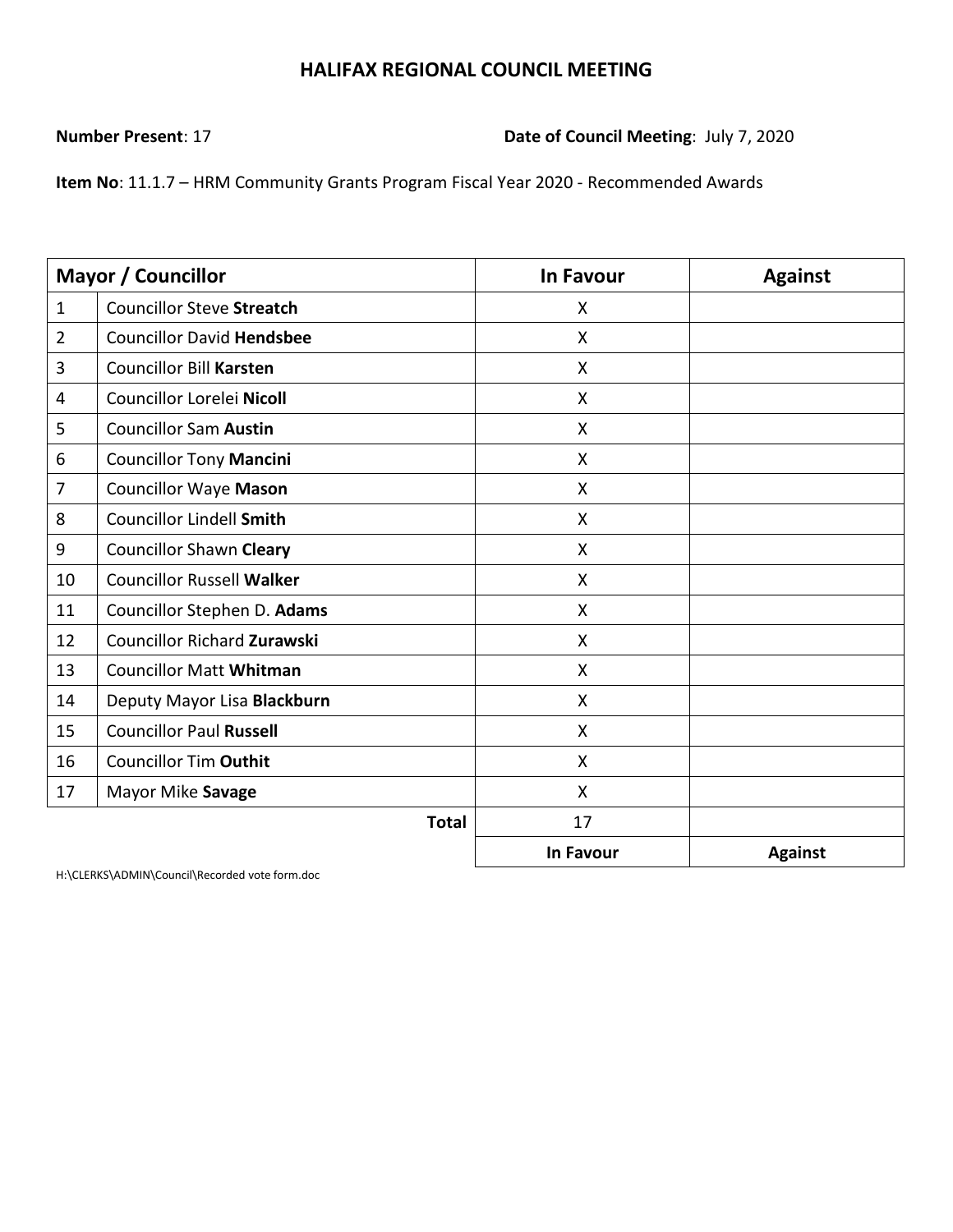**Number Present**: 16 **Date of Council Meeting**: July 7, 2020

**Item No**: 11.1.8 – Infrastructure Funding Application - Active Transportation Enhancements – Mineville Road

Not present: Councillor Streatch

|                | <b>Mayor / Councillor</b>          | <b>In Favour</b>          | <b>Against</b> |
|----------------|------------------------------------|---------------------------|----------------|
| $\mathbf{1}$   | <b>Councillor Steve Streatch</b>   | <b>NP</b>                 |                |
| $\overline{2}$ | <b>Councillor David Hendsbee</b>   | $\boldsymbol{\mathsf{X}}$ |                |
| 3              | <b>Councillor Bill Karsten</b>     | X                         |                |
| 4              | Councillor Lorelei Nicoll          | $\boldsymbol{\mathsf{X}}$ |                |
| 5              | <b>Councillor Sam Austin</b>       | $\boldsymbol{\mathsf{X}}$ |                |
| 6              | <b>Councillor Tony Mancini</b>     | X                         |                |
| $\overline{7}$ | <b>Councillor Waye Mason</b>       | X                         |                |
| 8              | <b>Councillor Lindell Smith</b>    | X                         |                |
| 9              | <b>Councillor Shawn Cleary</b>     | Χ                         |                |
| 10             | <b>Councillor Russell Walker</b>   | X                         |                |
| 11             | Councillor Stephen D. Adams        | X                         |                |
| 12             | <b>Councillor Richard Zurawski</b> | X                         |                |
| 13             | <b>Councillor Matt Whitman</b>     | X                         |                |
| 14             | Deputy Mayor Lisa Blackburn        | $\boldsymbol{\mathsf{X}}$ |                |
| 15             | <b>Councillor Paul Russell</b>     | X                         |                |
| 16             | <b>Councillor Tim Outhit</b>       | X                         |                |
| 17             | Mayor Mike Savage                  | X                         |                |
|                | <b>Total</b>                       | 16                        |                |
|                |                                    | <b>In Favour</b>          | <b>Against</b> |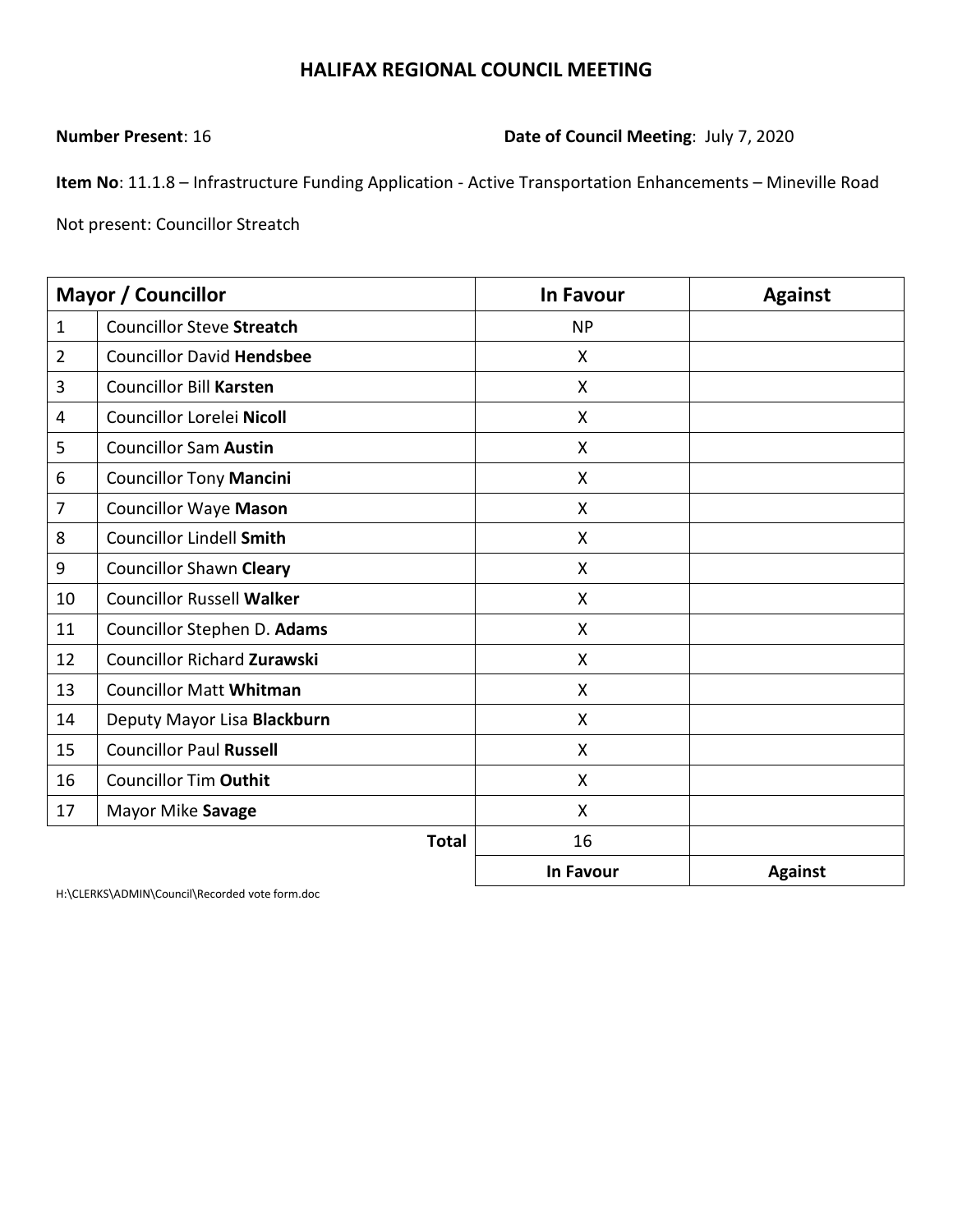**Number Present**: 16 **Date of Council Meeting**: July 7, 2020

**Item No**: 11.1.9 – Encroachment of an Overhead Deck at 1505 Barrington St., Halifax

Not present: Councillor Streatch

|                | <b>Mayor / Councillor</b>          | <b>In Favour</b> | <b>Against</b> |
|----------------|------------------------------------|------------------|----------------|
| $\mathbf{1}$   | <b>Councillor Steve Streatch</b>   | <b>NP</b>        |                |
| $\overline{2}$ | <b>Councillor David Hendsbee</b>   |                  | X              |
| 3              | <b>Councillor Bill Karsten</b>     |                  | X              |
| 4              | Councillor Lorelei Nicoll          |                  | X              |
| 5              | <b>Councillor Sam Austin</b>       |                  | X              |
| 6              | <b>Councillor Tony Mancini</b>     |                  | X              |
| 7              | <b>Councillor Waye Mason</b>       |                  | $\mathsf{X}$   |
| 8              | <b>Councillor Lindell Smith</b>    |                  | X              |
| 9              | <b>Councillor Shawn Cleary</b>     |                  | X              |
| 10             | <b>Councillor Russell Walker</b>   |                  | X              |
| 11             | Councillor Stephen D. Adams        |                  | X              |
| 12             | <b>Councillor Richard Zurawski</b> |                  | X              |
| 13             | <b>Councillor Matt Whitman</b>     |                  | X              |
| 14             | Deputy Mayor Lisa Blackburn        |                  | X              |
| 15             | <b>Councillor Paul Russell</b>     |                  | $\mathsf{X}$   |
| 16             | <b>Councillor Tim Outhit</b>       |                  | X              |
| 17             | Mayor Mike Savage                  |                  | X              |
|                | <b>Total</b>                       |                  | 16             |
|                |                                    | In Favour        | <b>Against</b> |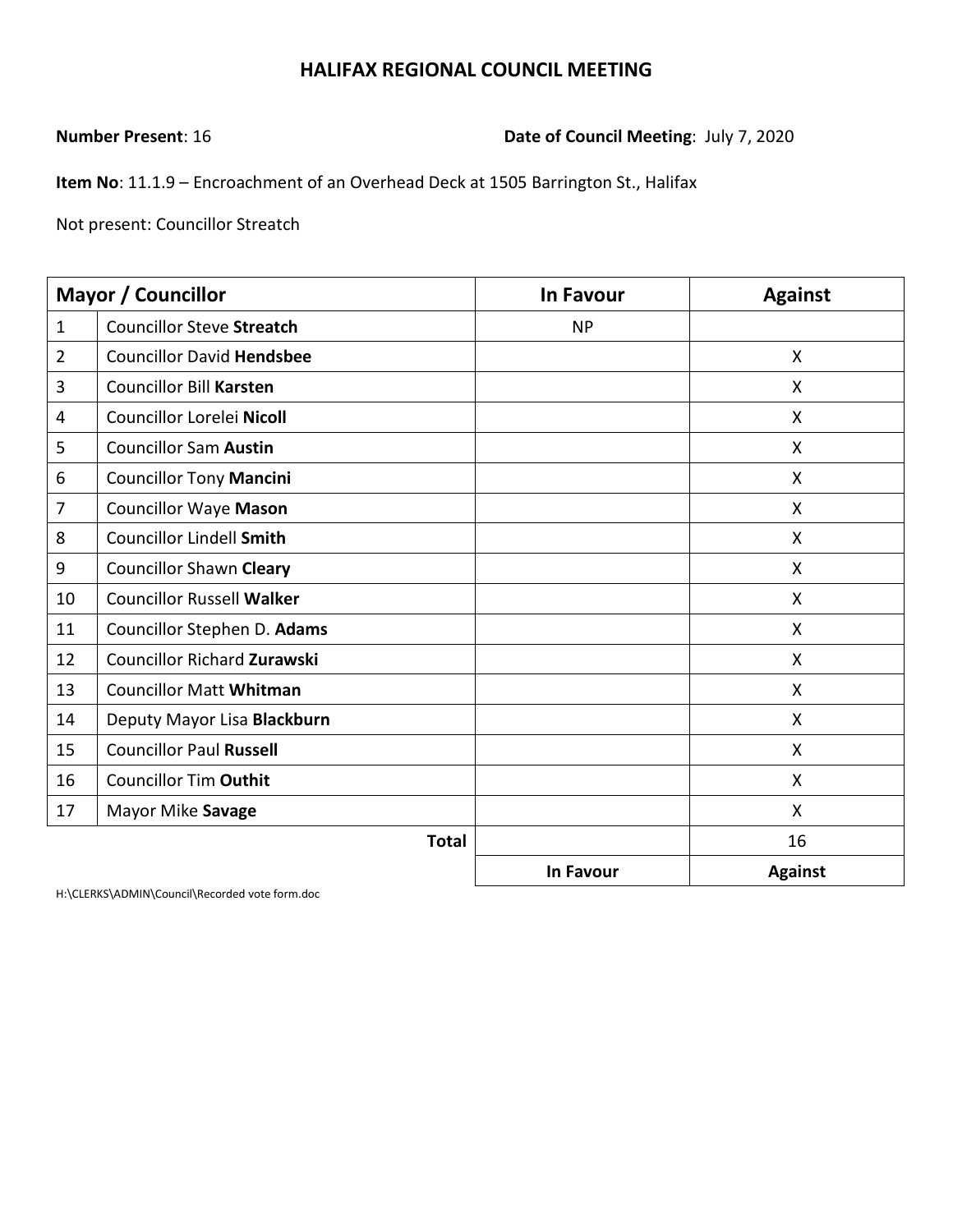**Number Present**: 16 **Date of Council Meeting**: July 7, 2020

**Item No**: 11.1.9 – **Alternative Motion** - Encroachment of an Overhead Deck at 1505 Barrington St., Halifax

### **Motion:**

THAT Halifax Regional Council approve the encroachment application as per the terms and conditions as set out in the alternative section of the staff report dated June 23, 2020.

Not present: Councillor Streatch

|                | <b>Mayor / Councillor</b>          | <b>In Favour</b>          | <b>Against</b> |
|----------------|------------------------------------|---------------------------|----------------|
| $\mathbf{1}$   | <b>Councillor Steve Streatch</b>   | <b>NP</b>                 |                |
| $\overline{2}$ | <b>Councillor David Hendsbee</b>   | X                         |                |
| 3              | <b>Councillor Bill Karsten</b>     | X                         |                |
| 4              | Councillor Lorelei Nicoll          | $\boldsymbol{\mathsf{X}}$ |                |
| 5              | <b>Councillor Sam Austin</b>       | X                         |                |
| 6              | <b>Councillor Tony Mancini</b>     | X                         |                |
| 7              | <b>Councillor Waye Mason</b>       | X                         |                |
| 8              | <b>Councillor Lindell Smith</b>    | $\mathsf{X}$              |                |
| 9              | <b>Councillor Shawn Cleary</b>     | $\boldsymbol{\mathsf{X}}$ |                |
| 10             | <b>Councillor Russell Walker</b>   | X                         |                |
| 11             | Councillor Stephen D. Adams        | $\boldsymbol{\mathsf{X}}$ |                |
| 12             | <b>Councillor Richard Zurawski</b> | $\mathsf{X}$              |                |
| 13             | <b>Councillor Matt Whitman</b>     | $\boldsymbol{\mathsf{X}}$ |                |
| 14             | Deputy Mayor Lisa Blackburn        | $\mathsf{X}$              |                |
| 15             | <b>Councillor Paul Russell</b>     | $\mathsf{X}$              |                |
| 16             | <b>Councillor Tim Outhit</b>       | $\mathsf{X}$              |                |
| 17             | Mayor Mike Savage                  | $\mathsf{X}$              |                |
|                | <b>Total</b>                       | 16                        |                |
|                |                                    | In Favour                 | <b>Against</b> |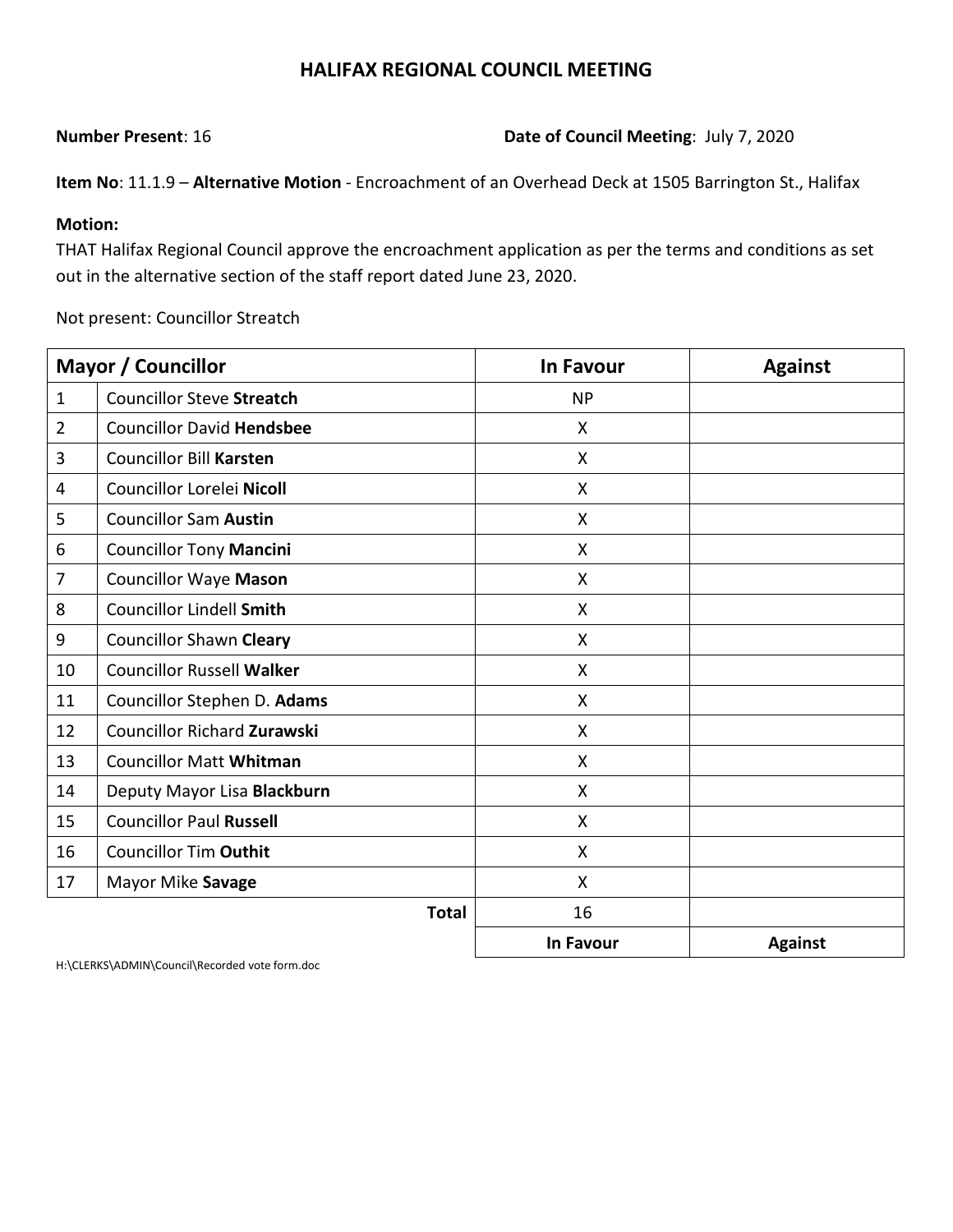### **Number Present**: 17 **Date of Council Meeting**: July 7, 2020

**Item No**: 11.1.10 – Encroachment of a Rooftop Deck at 1732 Argyle St., Halifax

|                | <b>Mayor / Councillor</b>          | <b>In Favour</b>          | <b>Against</b> |
|----------------|------------------------------------|---------------------------|----------------|
| $\mathbf{1}$   | <b>Councillor Steve Streatch</b>   | $\mathsf{X}$              |                |
| $\overline{2}$ | <b>Councillor David Hendsbee</b>   |                           | X              |
| 3              | <b>Councillor Bill Karsten</b>     | $\boldsymbol{\mathsf{X}}$ |                |
| 4              | Councillor Lorelei Nicoll          | X                         |                |
| 5              | <b>Councillor Sam Austin</b>       | X                         |                |
| 6              | <b>Councillor Tony Mancini</b>     | $\boldsymbol{\mathsf{X}}$ |                |
| 7              | <b>Councillor Waye Mason</b>       | $\mathsf{X}$              |                |
| 8              | <b>Councillor Lindell Smith</b>    | X                         |                |
| 9              | <b>Councillor Shawn Cleary</b>     | X                         |                |
| 10             | <b>Councillor Russell Walker</b>   | X                         |                |
| 11             | Councillor Stephen D. Adams        | X                         |                |
| 12             | <b>Councillor Richard Zurawski</b> | X                         |                |
| 13             | <b>Councillor Matt Whitman</b>     |                           | X              |
| 14             | Deputy Mayor Lisa Blackburn        | $\boldsymbol{\mathsf{X}}$ |                |
| 15             | <b>Councillor Paul Russell</b>     | $\mathsf{X}$              |                |
| 16             | <b>Councillor Tim Outhit</b>       |                           | X              |
| 17             | Mayor Mike Savage                  |                           | X              |
|                | <b>Total</b>                       | 13                        | $\overline{4}$ |
|                |                                    | In Favour                 | <b>Against</b> |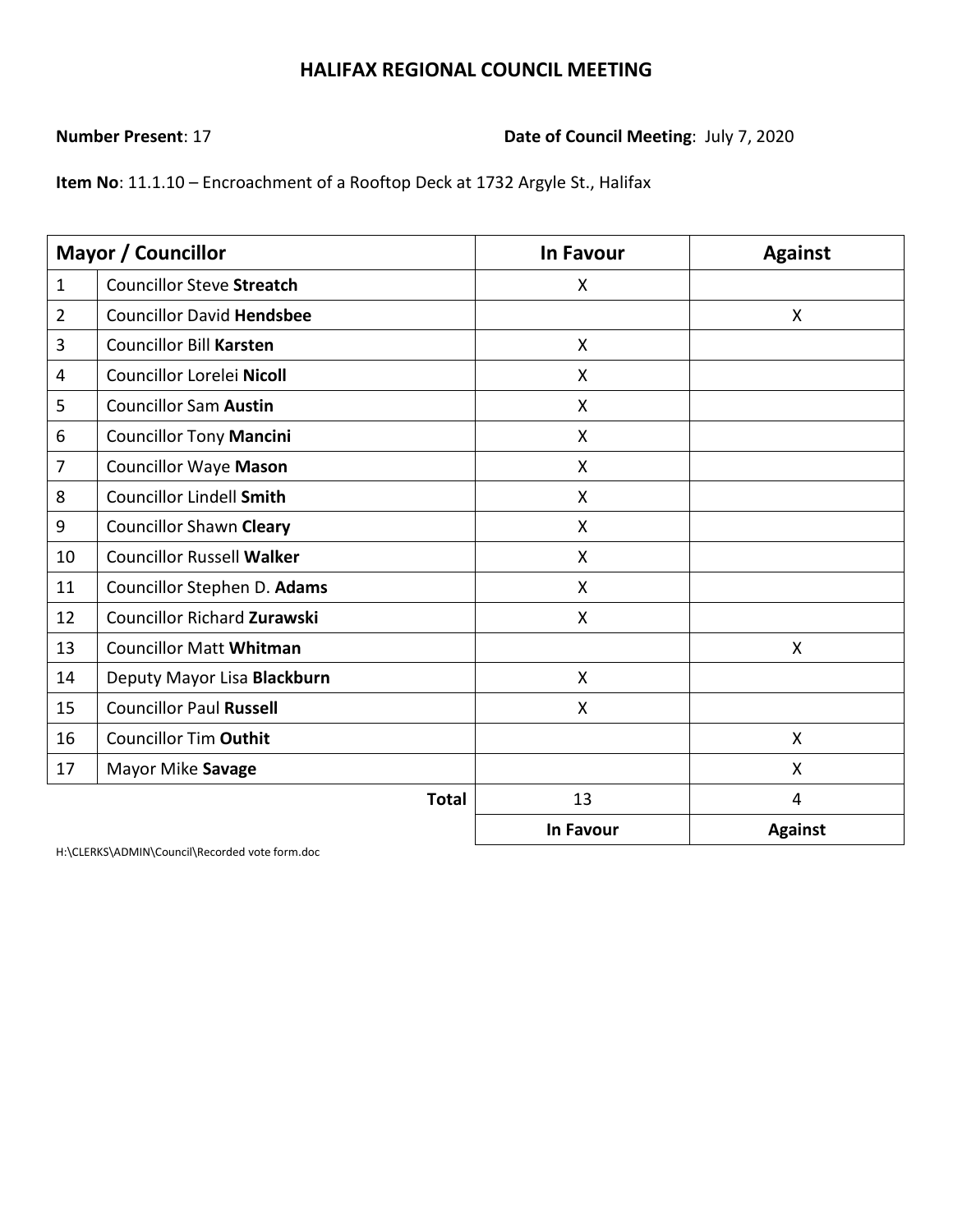## **Number Present**: 16 **Date of Council Meeting**: July 7, 2020

**Item No**: 11.1.11 – Case 21162 - Secondary Suites and Backyard Suites - Supplementary Report

Not present: Councillor Mason

|                | <b>Mayor / Councillor</b>          | In Favour                 | <b>Against</b> |
|----------------|------------------------------------|---------------------------|----------------|
| $\mathbf{1}$   | <b>Councillor Steve Streatch</b>   | X                         |                |
| $\overline{2}$ | <b>Councillor David Hendsbee</b>   | X                         |                |
| 3              | <b>Councillor Bill Karsten</b>     | X                         |                |
| 4              | Councillor Lorelei Nicoll          | X                         |                |
| 5              | <b>Councillor Sam Austin</b>       | X                         |                |
| 6              | <b>Councillor Tony Mancini</b>     | $\boldsymbol{\mathsf{X}}$ |                |
| $\overline{7}$ | <b>Councillor Waye Mason</b>       | <b>NP</b>                 |                |
| 8              | <b>Councillor Lindell Smith</b>    | $\sf X$                   |                |
| 9              | <b>Councillor Shawn Cleary</b>     | X                         |                |
| 10             | <b>Councillor Russell Walker</b>   | X                         |                |
| 11             | Councillor Stephen D. Adams        | X                         |                |
| 12             | <b>Councillor Richard Zurawski</b> | X                         |                |
| 13             | <b>Councillor Matt Whitman</b>     | X                         |                |
| 14             | Deputy Mayor Lisa Blackburn        | X                         |                |
| 15             | <b>Councillor Paul Russell</b>     | X                         |                |
| 16             | <b>Councillor Tim Outhit</b>       | X                         |                |
| 17             | Mayor Mike Savage                  | X                         |                |
|                | <b>Total</b>                       | 16                        |                |
|                |                                    | In Favour                 | <b>Against</b> |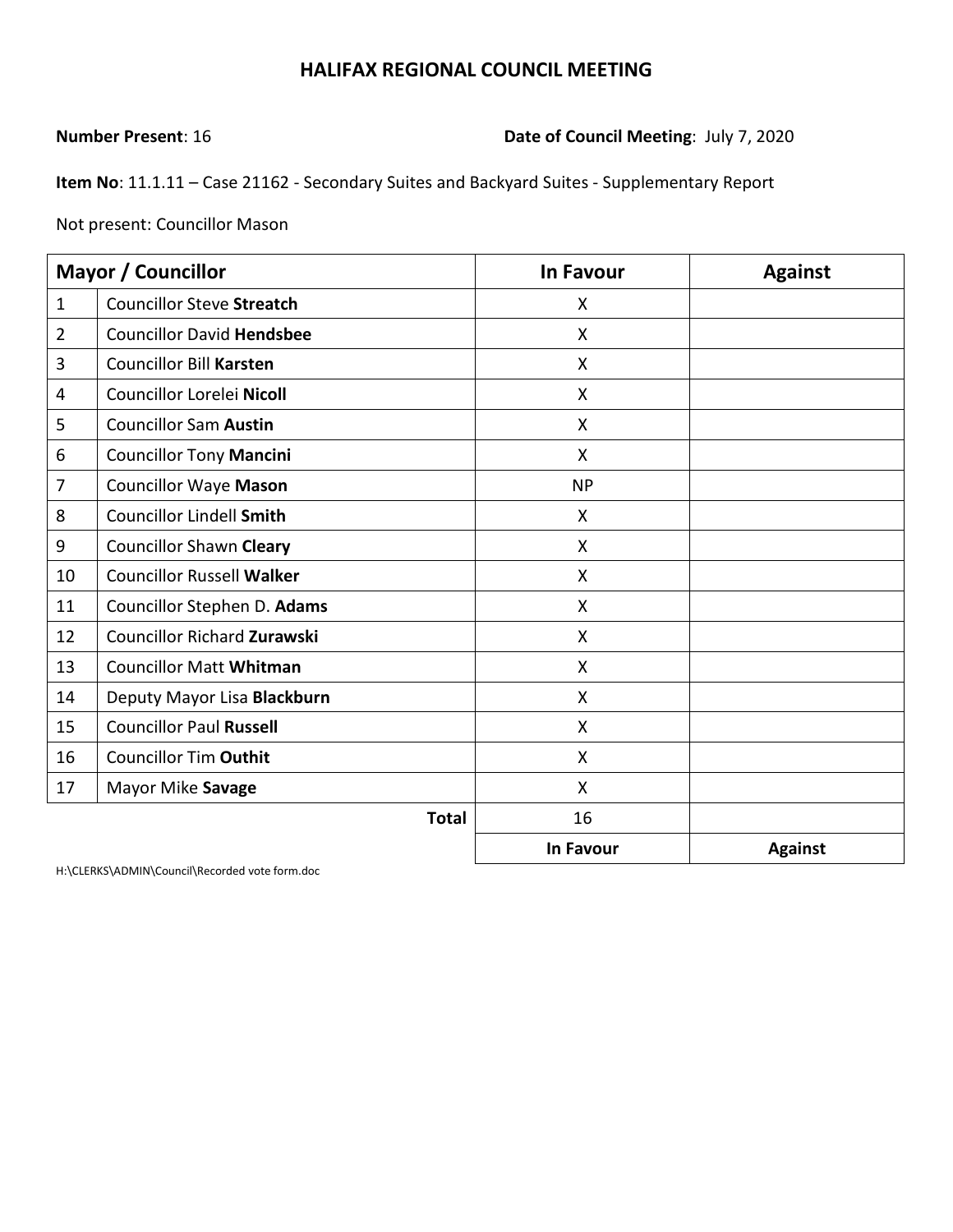**Number Present**: 14 **Date of Council Meeting**: July 7, 2020

**Item No**: 12.1 – Motion - Part 1 - Councillor Zurawski - Day of Peace – 2020 and Support for the Abolishment of Nuclear Weapons

Not present: Councillors Mason, Smith and Cleary

|                | <b>Mayor / Councillor</b>        | <b>In Favour</b>          | <b>Against</b> |
|----------------|----------------------------------|---------------------------|----------------|
| $\mathbf{1}$   | <b>Councillor Steve Streatch</b> | X                         |                |
| $\overline{2}$ | <b>Councillor David Hendsbee</b> | $\boldsymbol{\mathsf{X}}$ |                |
| 3              | <b>Councillor Bill Karsten</b>   |                           | X              |
| 4              | Councillor Lorelei Nicoll        | $\boldsymbol{\mathsf{X}}$ |                |
| 5              | <b>Councillor Sam Austin</b>     | X                         |                |
| 6              | <b>Councillor Tony Mancini</b>   | $\boldsymbol{\mathsf{X}}$ |                |
| $\overline{7}$ | <b>Councillor Waye Mason</b>     | <b>NP</b>                 |                |
| 8              | <b>Councillor Lindell Smith</b>  | <b>NP</b>                 |                |
| 9              | <b>Councillor Shawn Cleary</b>   | <b>NP</b>                 |                |
| 10             | <b>Councillor Russell Walker</b> | X                         |                |
| 11             | Councillor Stephen D. Adams      | $\boldsymbol{\mathsf{X}}$ |                |
| 12             | Councillor Richard Zurawski      | $\boldsymbol{\mathsf{X}}$ |                |
| 13             | <b>Councillor Matt Whitman</b>   | X                         |                |
| 14             | Deputy Mayor Lisa Blackburn      | X                         |                |
| 15             | <b>Councillor Paul Russell</b>   | X                         |                |
| 16             | <b>Councillor Tim Outhit</b>     | X                         |                |
| 17             | Mayor Mike Savage                | X                         |                |
|                | <b>Total</b>                     | 13                        | 1              |
|                |                                  | <b>In Favour</b>          | <b>Against</b> |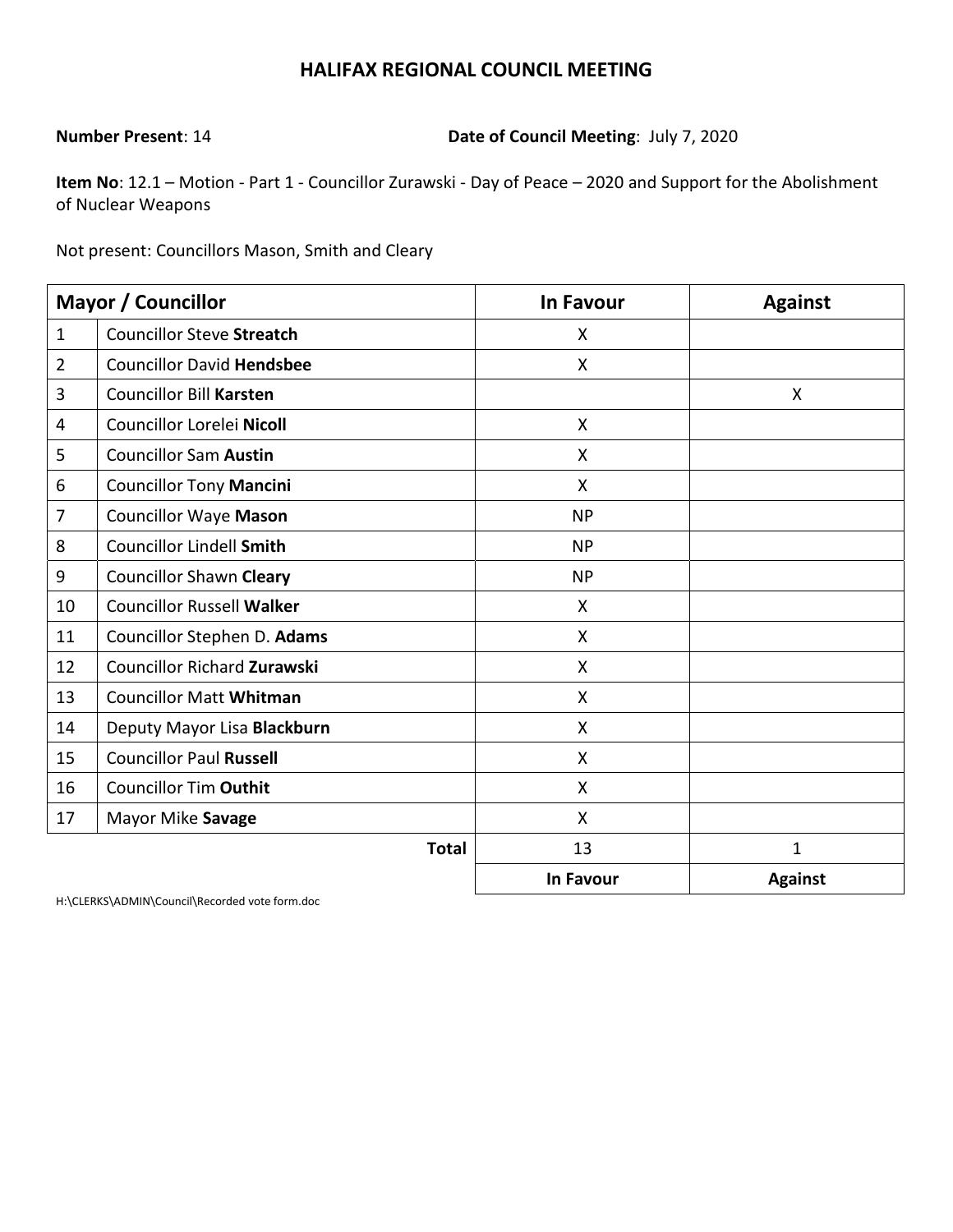**Number Present**: 14 **Date of Council Meeting**: July 7, 2020

**Item No**: 12.1 – Motion - Part 2 - Councillor Zurawski - Day of Peace – 2020 and Support for the Abolishment of Nuclear Weapons

Not present: Councillors Mason, Smith and Cleary

|                | <b>Mayor / Councillor</b>        | <b>In Favour</b>          | <b>Against</b> |
|----------------|----------------------------------|---------------------------|----------------|
| $\mathbf{1}$   | <b>Councillor Steve Streatch</b> | X                         |                |
| $\overline{2}$ | <b>Councillor David Hendsbee</b> | $\boldsymbol{\mathsf{X}}$ |                |
| 3              | <b>Councillor Bill Karsten</b>   | X                         |                |
| 4              | Councillor Lorelei Nicoll        | X                         |                |
| 5              | <b>Councillor Sam Austin</b>     | X                         |                |
| 6              | <b>Councillor Tony Mancini</b>   | $\boldsymbol{\mathsf{X}}$ |                |
| $\overline{7}$ | <b>Councillor Waye Mason</b>     | <b>NP</b>                 |                |
| 8              | <b>Councillor Lindell Smith</b>  | <b>NP</b>                 |                |
| 9              | <b>Councillor Shawn Cleary</b>   | <b>NP</b>                 |                |
| 10             | <b>Councillor Russell Walker</b> | X                         |                |
| 11             | Councillor Stephen D. Adams      | $\mathsf{X}$              |                |
| 12             | Councillor Richard Zurawski      | $\boldsymbol{\mathsf{X}}$ |                |
| 13             | <b>Councillor Matt Whitman</b>   | X                         |                |
| 14             | Deputy Mayor Lisa Blackburn      | X                         |                |
| 15             | <b>Councillor Paul Russell</b>   | X                         |                |
| 16             | <b>Councillor Tim Outhit</b>     | X                         |                |
| 17             | Mayor Mike Savage                | X                         |                |
|                | <b>Total</b>                     | 14                        |                |
|                |                                  | <b>In Favour</b>          | <b>Against</b> |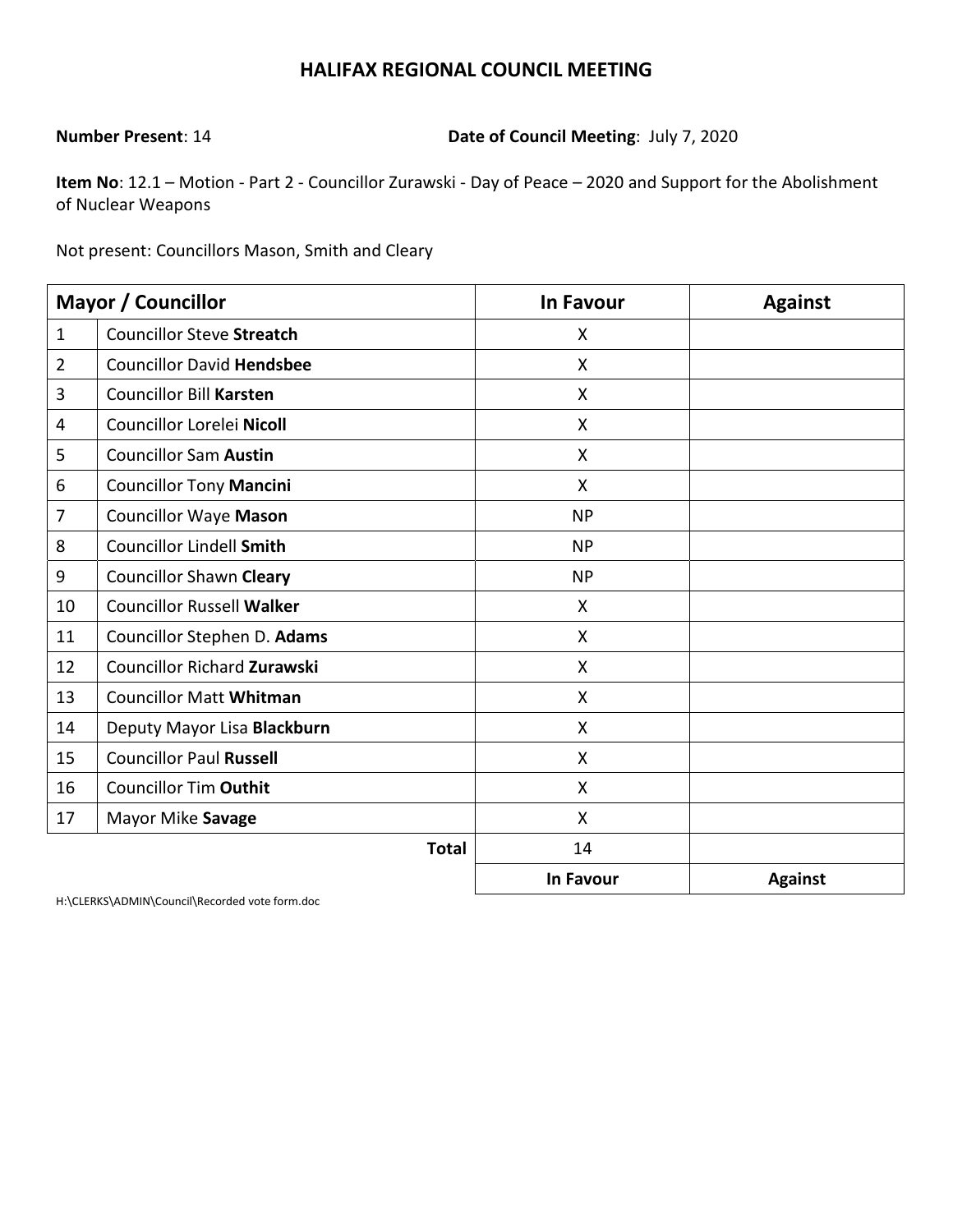**Number Present**: 14 **Date of Council Meeting**: July 7, 2020

**Item No**: 12.1 – Motion – Part 3 - Councillor Zurawski - Day of Peace – 2020 and Support for the Abolishment of Nuclear Weapons

Not present: Councillors Mason, Smith and Cleary

|                | <b>Mayor / Councillor</b>        | <b>In Favour</b> | <b>Against</b> |
|----------------|----------------------------------|------------------|----------------|
| $\mathbf{1}$   | <b>Councillor Steve Streatch</b> | X                |                |
| $\overline{2}$ | <b>Councillor David Hendsbee</b> | X                |                |
| 3              | <b>Councillor Bill Karsten</b>   | X                |                |
| 4              | Councillor Lorelei Nicoll        | X                |                |
| 5              | <b>Councillor Sam Austin</b>     | X                |                |
| 6              | <b>Councillor Tony Mancini</b>   | $\mathsf{X}$     |                |
| $\overline{7}$ | <b>Councillor Waye Mason</b>     | <b>NP</b>        |                |
| 8              | <b>Councillor Lindell Smith</b>  | <b>NP</b>        |                |
| 9              | <b>Councillor Shawn Cleary</b>   | <b>NP</b>        |                |
| 10             | <b>Councillor Russell Walker</b> | X                |                |
| 11             | Councillor Stephen D. Adams      |                  | X              |
| 12             | Councillor Richard Zurawski      | X                |                |
| 13             | <b>Councillor Matt Whitman</b>   | X                |                |
| 14             | Deputy Mayor Lisa Blackburn      | X                |                |
| 15             | <b>Councillor Paul Russell</b>   | X                |                |
| 16             | <b>Councillor Tim Outhit</b>     | X                |                |
| 17             | Mayor Mike Savage                | X                |                |
|                | <b>Total</b>                     | 13               | $\mathbf 1$    |
|                |                                  | <b>In Favour</b> | <b>Against</b> |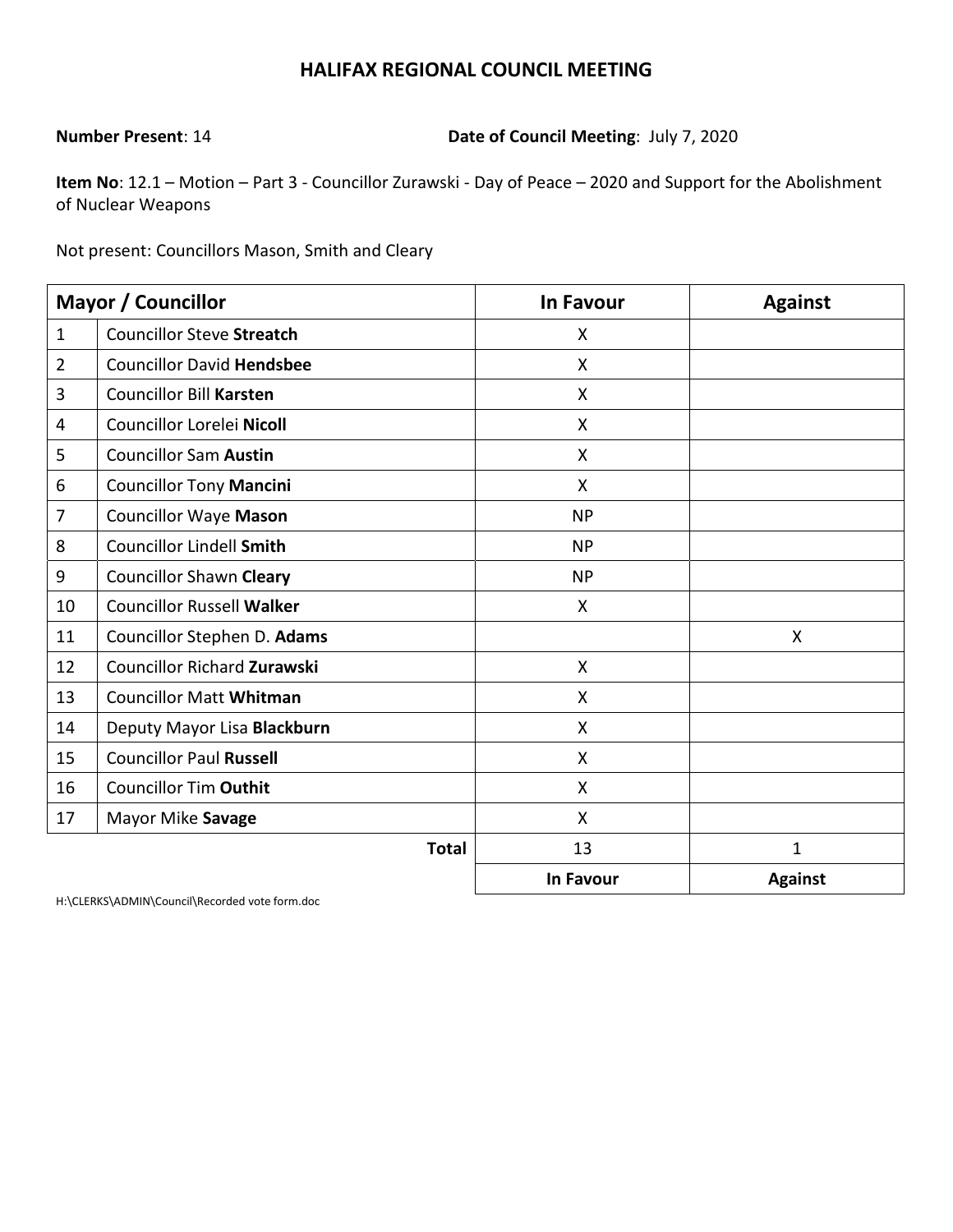**Number Present**: 14 **Date of Council Meeting**: July 7, 2020

**Item No**: 12.1 – Motion – Part 4 - Councillor Zurawski - Day of Peace – 2020 and Support for the Abolishment of Nuclear Weapons

Not present: Councillors Mason, Smith and Cleary

|                | <b>Mayor / Councillor</b>          | <b>In Favour</b>          | <b>Against</b> |
|----------------|------------------------------------|---------------------------|----------------|
| $\mathbf{1}$   | <b>Councillor Steve Streatch</b>   | X                         |                |
| $\overline{2}$ | <b>Councillor David Hendsbee</b>   | $\boldsymbol{\mathsf{X}}$ |                |
| 3              | <b>Councillor Bill Karsten</b>     |                           | X              |
| 4              | Councillor Lorelei Nicoll          | $\mathsf{X}$              |                |
| 5              | <b>Councillor Sam Austin</b>       | $\mathsf{X}$              |                |
| 6              | <b>Councillor Tony Mancini</b>     |                           | X              |
| 7              | <b>Councillor Waye Mason</b>       | <b>NP</b>                 |                |
| 8              | <b>Councillor Lindell Smith</b>    | <b>NP</b>                 |                |
| 9              | <b>Councillor Shawn Cleary</b>     | <b>NP</b>                 |                |
| 10             | <b>Councillor Russell Walker</b>   |                           | X              |
| 11             | Councillor Stephen D. Adams        |                           | X              |
| 12             | <b>Councillor Richard Zurawski</b> | $\mathsf{X}$              |                |
| 13             | <b>Councillor Matt Whitman</b>     |                           | X              |
| 14             | Deputy Mayor Lisa Blackburn        | X                         |                |
| 15             | <b>Councillor Paul Russell</b>     | $\boldsymbol{\mathsf{X}}$ |                |
| 16             | <b>Councillor Tim Outhit</b>       | X                         |                |
| 17             | Mayor Mike Savage                  | X                         |                |
|                | <b>Total</b>                       | 9                         | 5              |
|                |                                    | <b>In Favour</b>          | <b>Against</b> |